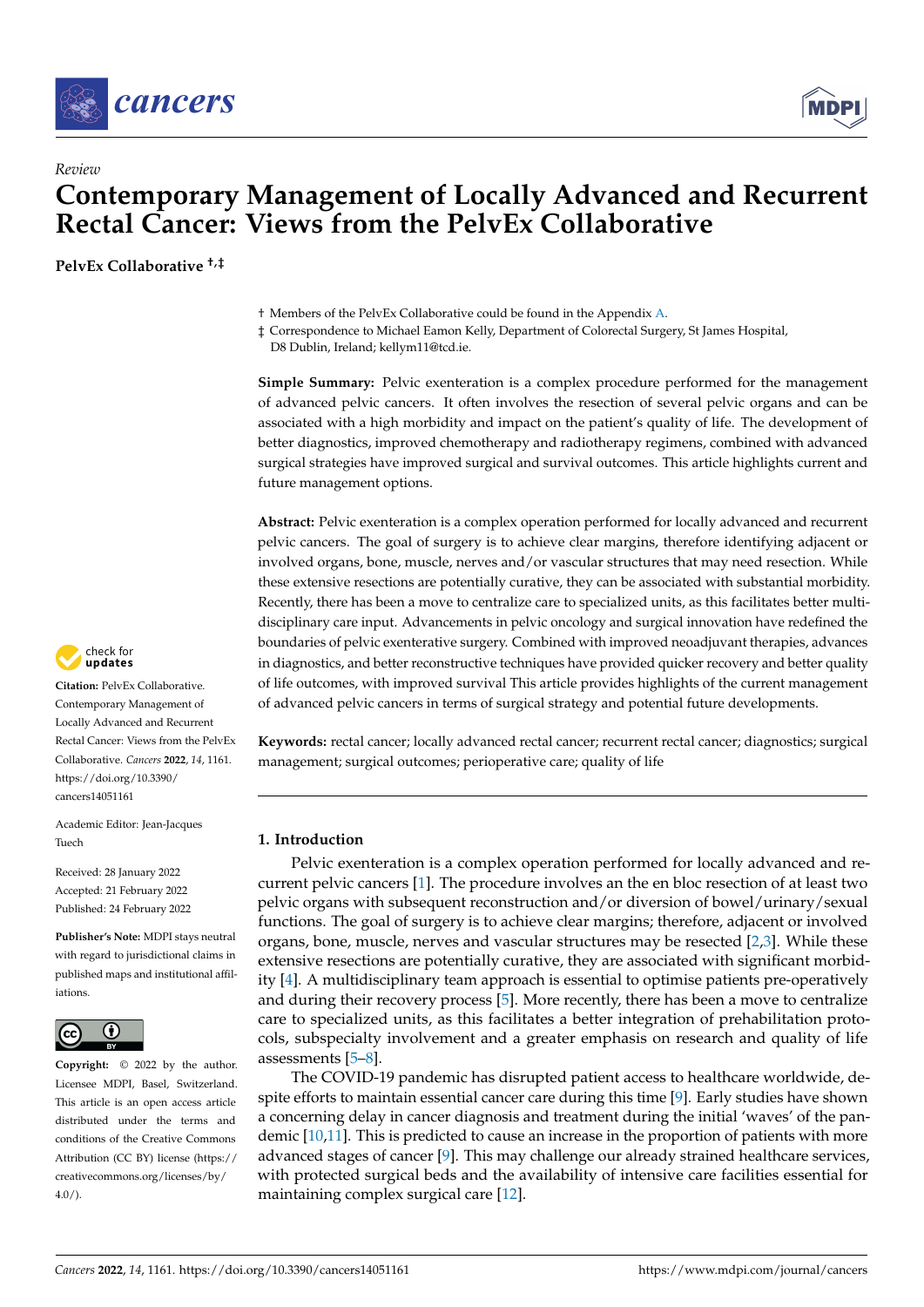Advancements in pelvic oncology and surgical innovation have redefined the boundaries of pelvic operations [\[13\]](#page-13-7). Aggressive surgical techniques including extended pelvic exenteration (bony/vascular resection) and cytoreductive surgery with or without hyperthermic intraperitoneal chemotherapy (CRS-HIPEC) reported improved five-year overall survival rates [\[14](#page-13-8)[–18\]](#page-13-9). Improved neoadjuvant therapies and advances in imaging techniques, navigational technology and artificial intelligence facilitate the increased downstaging of advanced neoplasms, more judicious patient selection and/or greater surgical precision [\[19,](#page-13-10)[20\]](#page-13-11). Reconstructive techniques provided quicker recovery and better quality of life outcomes [\[21\]](#page-13-12). This article aims to provide insight into the contemporary management of advanced pelvic cancers in terms of surgical strategy and future developments.

#### **2. Contemporary Management Strategies**

# *2.1. Pre-Operative Strategies*

#### 2.1.1. Tumour Staging and Predicting Resectability

Precise tumour staging is essential to determine prognosis and enables a more focused assessment of the available management options [\[13\]](#page-13-7). Local staging for rectal cancer is most accurately established with magnetic resonance imaging (MRI), with a sensitivity and specificity of up to 100% and 98%, respectively, for T3 and T4 disease. Staging for distant metastases is routinely performed with computerised tomography (CT) of the thorax, abdomen and pelvis [\[14\]](#page-13-8). Recently, the concept of whole-body MRI (WB-MRI) has been postulated, as a radiation-free alternative for surveying cancer patients. Furthermore, WB-MRI is shown to be highly accurate in the detection of bone metastases. Despite this, WB-MRI has not been widely utilized [\[15](#page-13-13)[,22\]](#page-13-14). Ongoing studies are comparing it to positron emission tomography (PET-CT), especially in the setting of mucinous adenocarcinoma, peritoneal malignancy and other PET-insensitive neoplasms [\[15,](#page-13-13)[23\]](#page-13-15).

The use of MRI of the chest/thorax is not widely available and is subject to significant operator variation [\[16\]](#page-13-16). However, the role of MRI of the abdomen/pelvis is wellestablished [\[24\]](#page-13-17). MRI liver is used to characterise equivocal lesions on CT [\[25\]](#page-13-18). Therefore, the role of WB-MRI may evolve over time as a viable alternative to CT.

Regardless of modality, good communication and feedback between surgical and radiological departments is critical in the assessment of patient operability and for predicting resectability. Expertise is required to devise a radiological roadmap that incorporates surgical planes, highlighting potential issues and ensuring negative margins. A roadmap for R0 excision should be tailored to the maximum possible disease extent previously identified on sequential MRI imaging, regardless of down-staging post-neoadjuvant treatment. The rationale behind this is based on the knowledge that radiologically occult microscopic foci of viable tumour cells can occasionally persist beyond down-staged tumour margins (peri-tumoral scar tissue). For this reason, areas of fibrosis in contact with tumours on post-treatment imaging should be considered to have malignant potential and included in the extended resection [\[26](#page-13-19)[–30\]](#page-14-0). The radiological roadmap should be tailored individually to each patient, accounting for their anatomy, tumour extent and co-morbidities. 'BON-VUE' is a helpful acronym used to ensure the radiology team includes a description of bones, organs, nerves, vessels, ureters and extra (tumour sites) in the development of a roadmap [\[31\]](#page-14-1).

## 2.1.2. Neoadjuvant Therapy

Total neoadjuvant therapy (TNT) is increasingly utilized for the downstaging of locally advanced rectal cancer (LARC) [\[32\]](#page-14-2). Recent studies highlight that TNT may improve outcomes by increasing patient compliance to therapy, reducing tumour stage, and exposing patients to earlier chemotherapy [\[19\]](#page-13-10). TNT strategies vary between centres, with some advocating chemo-induction prior to long-course chemoradiotherapy (induction), while others favour consolidation chemotherapy (long-course chemoradiotherapy followed by chemotherapy) [\[33\]](#page-14-3). Two recent meta-analyses demonstrated an improved pathological complete response (pCR) in patients who underwent TNT compared to conventional treat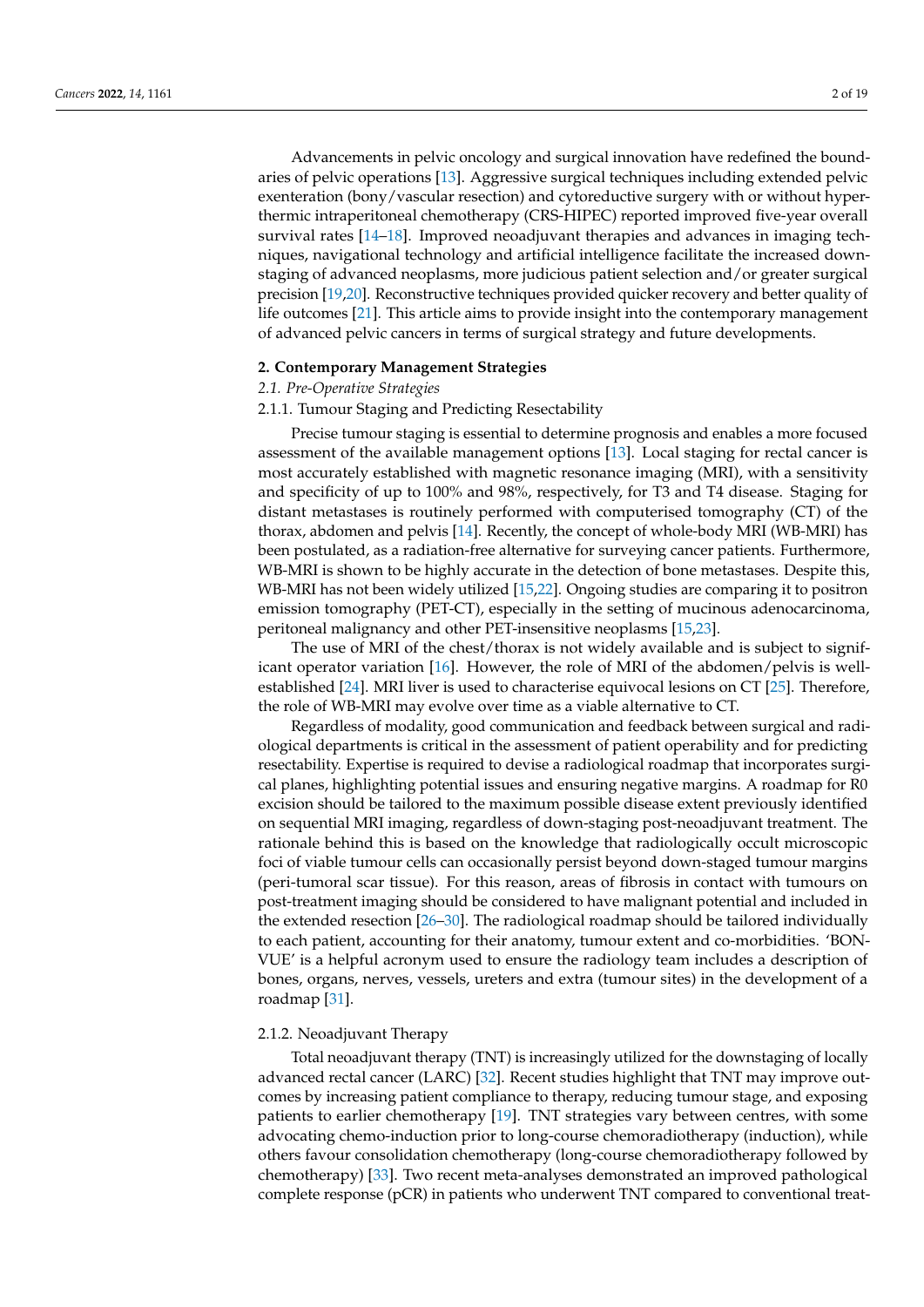ment [\[19](#page-13-10)[,32\]](#page-14-2). Recently, the PelvEx Collaborative has become involved in two randomised controlled trials examining the role of TNT in the setting of recurrent rectal cancer. PelvEx II trial (NCT 04389088) and GRECCAR 15 have started to recruit patients, and their outcomes will influence the future management of patients with recurrent rectal cancer. The PelvEx II trial is a multi-centre, open-label, randomised, controlled, parallel arms clinical trial of induction chemotherapy followed by chemoradiotherapy versus chemoradiotherapy alone as neoadjuvant treatments for locally recurrent rectal cancer (LRRC). Similarly, the GREC-CAR 15 trial is a phase III randomised trial aiming to evaluate chemotherapy followed by pelvic re-irradiation versus chemotherapy alone as neoadjuvant treatment in LRRC [\[34\]](#page-14-4).

The treatment response to neoadjuvant chemoradiotherapy is highly variable, with up to 20% of rectal tumours exhibiting a complete resistance [\[35\]](#page-14-5). The activation of mutations in genes in the phosphatidylinositol 3-kinase (PI3K) and MAP kinase (MAPK) signalling pathways is shown to modulate treatment response and clinical outcomes in locally advanced rectal cancers [\[36\]](#page-14-6). Gene mutations associated with an increased response to TNT include ARID1A, PMS2 and JAK1, whereas those associated with resisting treatment include KDM6A, ABL1 and DNMT3A [\[35\]](#page-14-5). In addition, work on the relationship between treatment resistance and the microbiome is emerging. One study found greater deposits of fusobacteria in an RNA analysis of pre-treatment tumours in intermediate and poor responders to neoadjuvant therapies [\[36\]](#page-14-6). This opens several promising avenues that can be investigated, especially as genomic sequencing increasingly influences the preferred neoadjuvant regimen or agent.

Programmed cell death-1 (PD-1) is a cell receptor found on the surface of activated T-cells, pro-B cells and macrophages that contains at least two ligands; programmed deathligand 1 (PD-L1) and programmed death-ligand 2 (PD-L2). The binding of these two ligands to the PD-1 receptor results in T-cell deactivation and subsequent tumour cell evasion, preventing a host attack on its own immune system [\[37\]](#page-14-7). PD pathway blockade, in order to prevent immune evasion, is a novel method that can also be considered [\[37](#page-14-7)[,38\]](#page-14-8). A recent meta-analysis revealed prolonged survival rates in patients with dMMR/MSI-H mCRC receiving anti-PD-1 inhibitor monotherapy [\[37\]](#page-14-7). Despite these promising results, many questions remain. dMMR/MSI-H tumours only account for 5% of mCRC and further research is required to extend the benefit of immunotherapy into a broader, microsatellite stable population [\[39\]](#page-14-9).

## 2.1.3. Prehabilitation

Perioperative strategies to optimise the outcomes of patients undergoing pelvic exenteration or extended resection for pelvic cancers is critical to maximising treatment success [\[40\]](#page-14-10). Pre-existing co-morbidities are associated with poorer outcomes [\[25\]](#page-13-18). Prehabilitation can be defined as the process of 'optimising physical functionality preoperatively to enable the individual to maintain a normal level of function during and after surgery'. It encompasses a combination of exercise, nutrition and psychosocial interventions [\[41](#page-14-11)[,42\]](#page-14-12). A meta-analysis of fifteen studies revealed a significantly lower hospital length of stay in patients undergoing cancer surgery, demonstrating an accelerated post-operative recovery in patients exposed to prehabilitation in the pre-operative period [\[42\]](#page-14-12). To optimise patient outcomes, multidisciplinary collaboration is essential, incorporating opinions from members of the anaesthetic and surgical teams, nursing staff and other allied health professionals [\[40\]](#page-14-10).

Surgical patients with a poor functional capacity, determined by oxygen consumption at anaerobic threshold (AT) during cardiopulmonary exercise testing (CPET), experience poorer post-operative outcomes. The identification of high-risk surgical patients allows for the appropriate planning of their perioperative care, subsequently reducing the risk of mortality or severe complications in the post-operative period [\[43\]](#page-14-13). Pre-operative cardiopulmonary exercise testing (PCPET) allows us to assess exercise capacity whilst identifying causes of exercise limitations. Information acquired from PCPET can be invaluable for estimating the risk of perioperative events [\[44\]](#page-14-14). Anaerobic threshold (AT) indicates the status of the patient's aerobic fitness and is predictive of perioperative outcomes [\[43\]](#page-14-13). The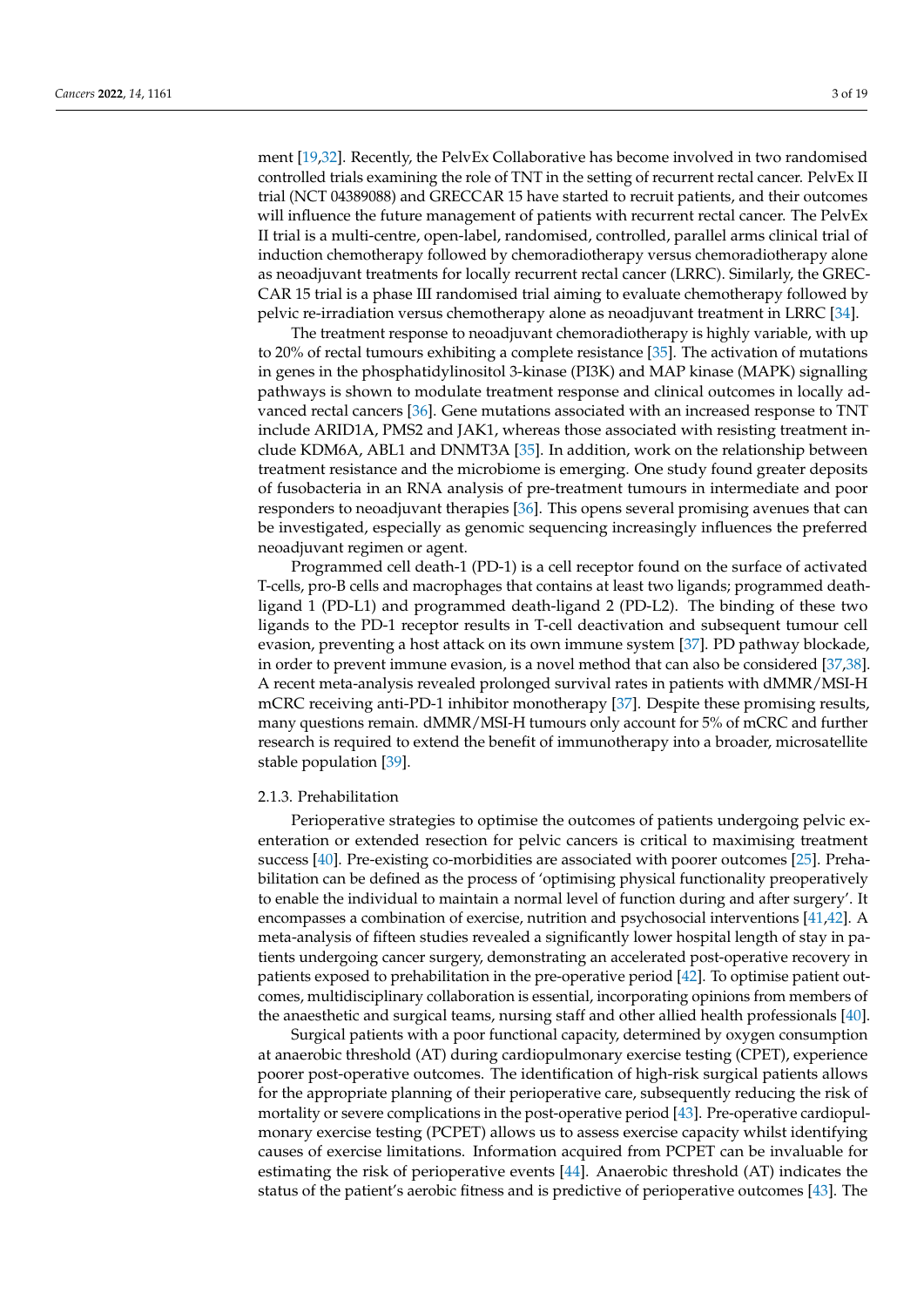PelvEx Collaborative previously outlined five consensus recommendations to optimise preoperative assessment and preparation in patients undergoing pelvic exenteration [\[40\]](#page-14-10):

- Where possible, the anaesthetist undertaking the case should personally pre-assess the high-risk patient undergoing exenteration;
- When available, CPET should be utilised to assess functional capacity pre-operatively;
- Pelvic exenteration can be undertaken in patients who have demonstrated an adequate CPET result and have been deemed low risk for severe perioperative morbidity;
- Patients with more than two cardiac risk factors and poor functional capacity should undergo imaging stress-testing prior to surgery;
- Formal cardiology assessment is not routinely required in patients undergoing pelvic exenteration.

Cancer-related malnutrition occurs secondary to anorexia, nausea, vomiting, metabolic disorders and psychological factors in patients undergoing major oncological surgery. Two cohort studies identified that 32.5% and 24% of their populations, respectively, were malnourished before exenteration when assessed by the subjective global assessment (SGA) tool [\[25\]](#page-13-18). The optimisation of nutritional and metabolic state prior to surgery contributes to improved perioperative outcomes and is being increasingly employed as part of preoperative MDT disease management [\[45\]](#page-14-15). Malnutrition during neoadjuvant therapy was also associated with adverse perioperative outcomes, including reduced tumour response, poor treatment tolerance and increased morbidity [\[46,](#page-14-16)[47\]](#page-14-17). Early identification and treatment of malnutrition was shown to improve outcomes, lower infection rates, shorten hospital stay and improve wound healing [\[48\]](#page-14-18).

# *2.2. Operative Strategies*

#### 2.2.1. Pushing the Boundaries of Exenterative Surgery

Negative resection margins (R0) are the single most important prognostic factor in predicting long-term survival in patients undergoing pelvic exenteration [\[1](#page-12-1)[,5](#page-13-1)[,7](#page-13-20)[,8](#page-13-2)[,13](#page-13-7)[,49](#page-14-19)[–55\]](#page-15-0). The goal of exenterative surgery is to resect all involved organs/structures whilst balancing this radicality with an acceptable risk profile and postoperative quality of life. In recent decades, more extensive procedures are being performed, with better patient education and counselling regarding the risks [\[14,](#page-13-8)[17\]](#page-13-21). Various surgical techniques have been developed to facilitate en bloc resection of 'higher and wider' pelvic tumours beyond traditional mesorectal planes. These include high sacrectomy, pubic bone resection and lateral compartment excision, often involving major neurovascular structures [\[17\]](#page-13-21). Low sacrectomy (below S3) is performed routinely by exenterative surgeons, demonstrating relatively low complication rates regardless of patient positioning [\[13\]](#page-13-7). Similarly, high sacrectomy is shown to be safe and efficacious without compromising R0 rates and is no longer considered a contraindication to surgery [\[56\]](#page-15-1). Several studies showed that an R0 resection can be achieved in 55–80% of patients with recurrent rectal cancer undergoing exenterative surgery, translating to a 5-year overall survival of 28–50% [\[57](#page-15-2)[–59\]](#page-15-3). Several specialised units have adopted novel techniques for en bloc sacral resection that minimise morbidity by avoiding complete sacrectomy. Proposed methods include anterior sacrectomy (resection of the anterior cortex to preserve nerve roots), segmental sacrectomy or high subcortical sacrectomy (HiSS) [\[60,](#page-15-4)[61\]](#page-15-5). In the past, the involvement of the pelvic sidewall was considered an absolute contraindication for surgery due to bony limitations and the presence of major neurovascular structures [\[54\]](#page-14-20). However, better reconstructive methods have allowed for these more radical resections [\[62\]](#page-15-6). Increasingly, the selective en bloc resection of the pelvic side-wall structures, including the internal iliac vessels, piriformis and obturator internus muscles, ischium, and sacrotuberous/sacropspinous ligaments is being performed [\[63\]](#page-15-7).

Historically, the presence of hydronephrosis, gross lower limb oedema, and invasion of the sciatic notch or involvement of the aortoiliac axis suggested inoperable disease. Various studies have demonstrated the safety and efficacy of major extra-anatomic resections involving these structures in selective patients [\[64–](#page-15-8)[66\]](#page-15-9). En bloc sciatic nerve and/or lumbosacral trunk resections for tumours extending laterally into the piriformis muscle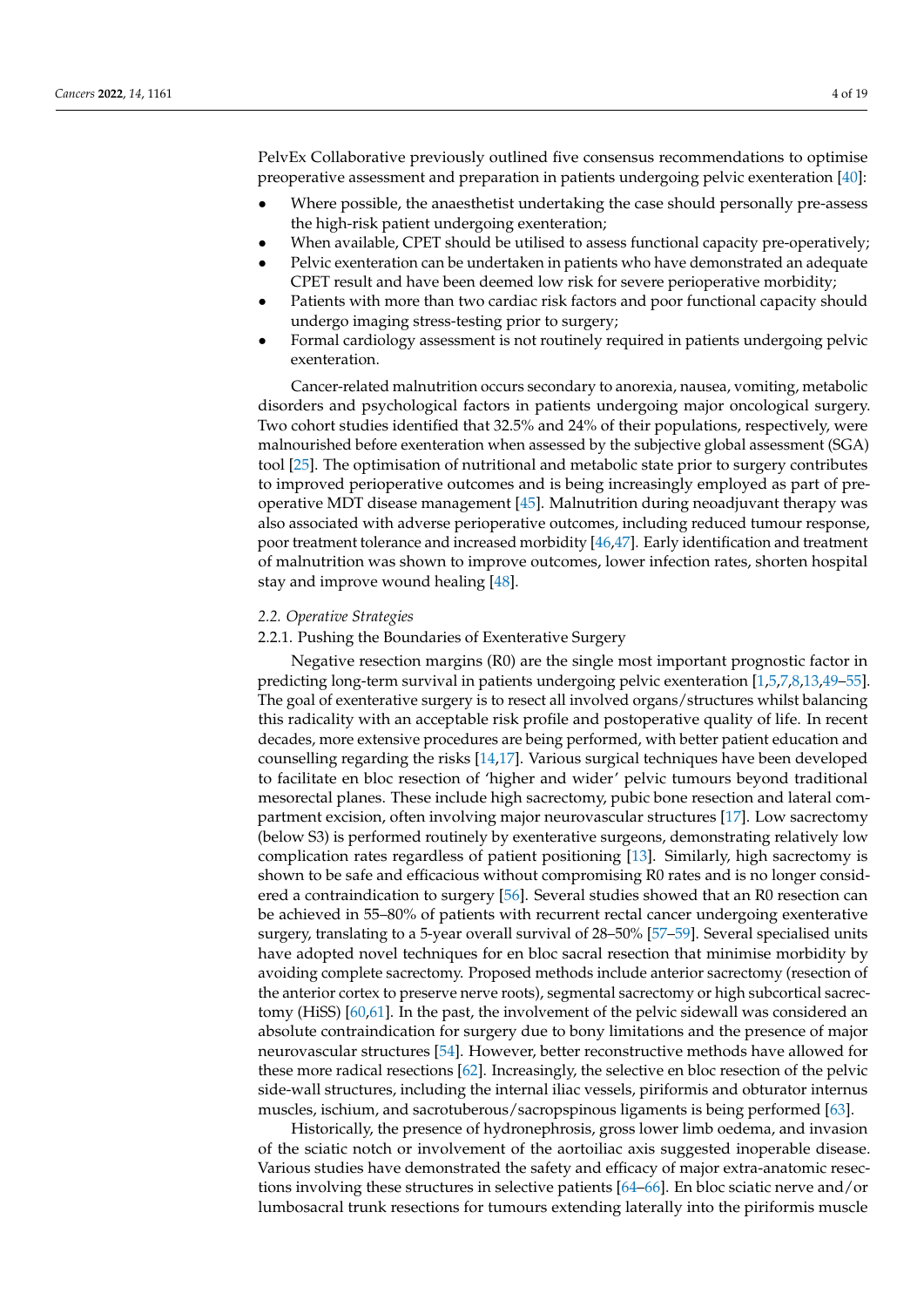have demonstrated similar R0 rates to central pelvic tumours [\[13\]](#page-13-7). Functional outcomes are always a concern when undertaking these radical resections; however, almost all patients undergoing complete sciatic nerve resection regain mobility post-operatively following intensive physiotherapy and orthotics input [\[64\]](#page-15-8). En bloc major vascular resections of the aortoiliac axis are also shown to be feasible in select patients in specialised centres, with an R0 rate of 81.8% reported in one study  $[65]$ .

While the extent of resection is theoretically limitless, it is imperative that morbidity is minimized and, therefore, operations are tailored to each patient. As advancements in reconstructive methods and rehabilitative systems are made, the indications and contraindications for surgery are constantly changing [\[14\]](#page-13-8). Currently, absolute contraindications to resection include: poor performance status, bilateral sciatic nerve involvement and/or circumferential bone involvement. Relative contraindications include: encasement of external iliac vasculature, high sacral involvement (above S2), extension through the sciatic notch, and/or unresectable extra-pelvic metastases [\[30\]](#page-14-0).

#### 2.2.2. Intra-Operative Radiation Therapy (IORT)

IORT delivers a single high-fraction dose (10–20 Gy) of radiation directly to anatomical targets deemed as having the potential for high recurrence risk [\[67\]](#page-15-11). IORT is usually administrated to patients with either no or a limited volume of metastatic disease [\[68\]](#page-15-12). The addition of IORT to conventional multi-modal treatment strategies has been shown to achieve excellent local control outcomes in 'select' patient cohorts [\[67](#page-15-11)[,69\]](#page-15-13). The utilization of IORT in the setting of gross residual (R2) disease is of limited value.

IORT can be delivered via two methods: high-dose-rate brachytherapy or intraoperative electron beam radiotherapy (IOERT). The evidence for IORT stems from positive prospective long-term data from several international units who administer it when there is concern for threatened margins [\[70\]](#page-15-14). A recent systematic review suggested that IORT may improve oncological outcomes in advanced and recurrent colorectal cancers, offering better local control, disease-free survival and overall survival with no associated increase in severe complications [\[67\]](#page-15-11).

#### 2.2.3. Pelvic Exenteration in the Setting of Peritoneal Disease

Current treatment options for patients with peritoneal metastases include supportive care, palliative systemic chemotherapy, pressurised intraperitoneal aerosol chemotherapy (PIPAC), and cytoreductive surgery (CRS) combined with heated intraperitoneal chemotherapy (CRS-HIPEC). When treated with modern systemic chemotherapy, these patients have a median survival of thirteen months [\[71\]](#page-15-15). Patients with low-volume peritoneal disease may be considered for CRS-HIPEC with curative intent, whereas those with more extensive disease may benefit more from PIPAC [\[72\]](#page-15-16).

CRS-HIPEC is a well-established treatment modality for patients with synchronous or metachronous colorectal peritoneal metastases [\[73\]](#page-15-17). While it is associated with a longterm survival benefit, high rates of morbidity were observed to range from 12 to 65% [\[74\]](#page-15-18). Traditionally, CRS-HIPEC is not recommended in those needing a pelvic exenteration [\[75\]](#page-15-19). Recent studies suggest the feasibility and safety of these two procedures being performed simultaneously, with an acceptable level of morbidity [\[74](#page-15-18)[,75\]](#page-15-19). The PRODIGE-7 trial compared CRS and CRS-HIPEC in patients with peritoneal metastases. All patients received at least six months of oxaliplatin-based systemic chemotherapy, with the CRS-HIPEC arm receiving additional HIPEC with oxaliplatin for 30 min. Median survival was 41.7 and 41.2 months with and without HIPEC, respectively [\[76\]](#page-15-20). This study demonstrated that oxaliplatin-based HIPEC did not improve survival in this cohort of patients. Tuech et al. recently demonstrated a complete cytoreduction in all patients undergoing CRS-HIPEC and TPE, with R0 margins achieved in 81.2%. Despite these promising results, severe complications occurred in 56.2% of patients and post-operative mortality was 12.5% [\[74\]](#page-15-18).

Further research is required via a multi-centre approach to determine the optimal candidates for this approach [\[77\]](#page-15-21). The PRODIGE 7 trial demonstrated no clear benefit in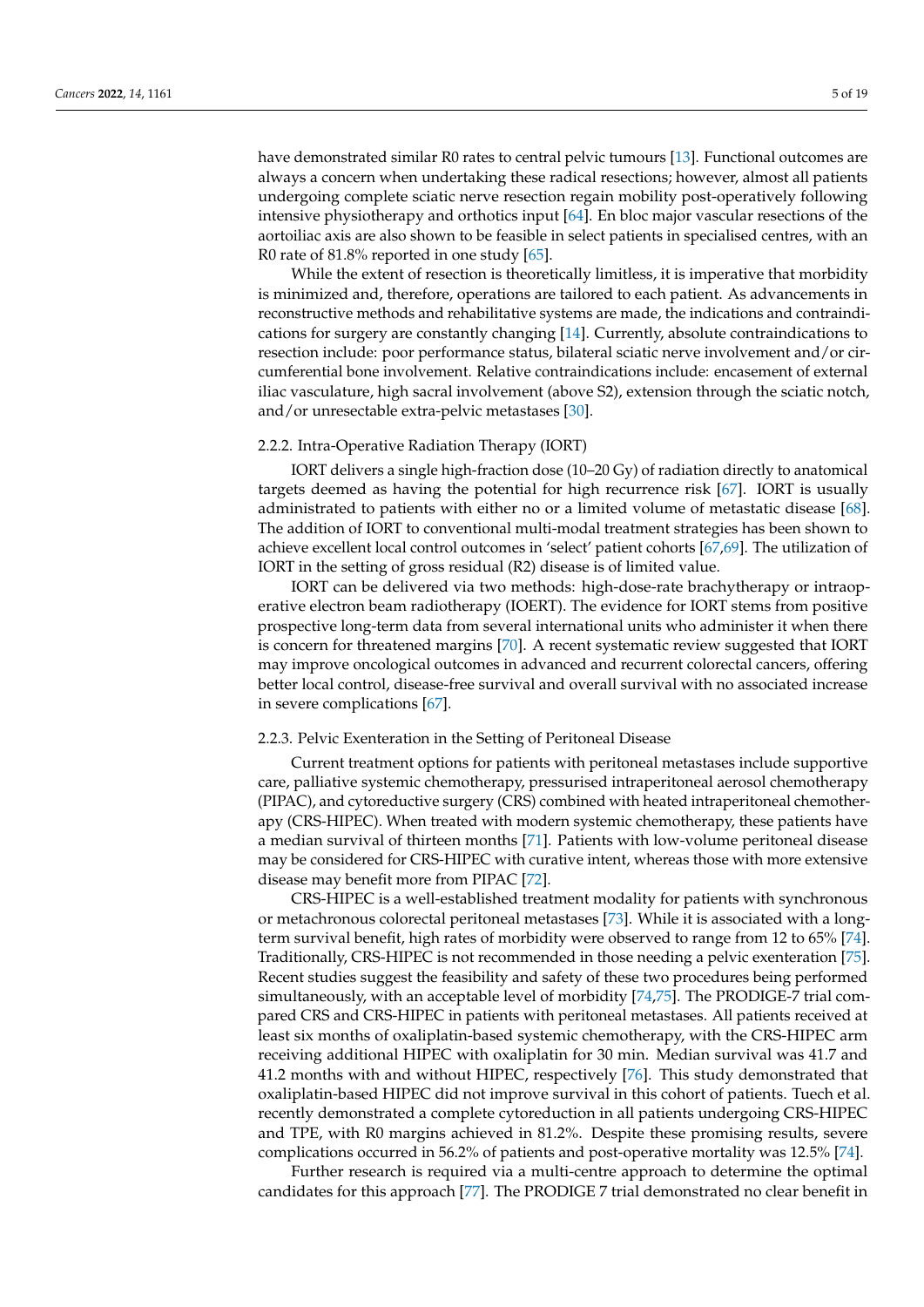the use of oxaliplatin-based HIPEC in addition to standard chemotherapy. However, more data are required to evaluate if other HIPEC chemotherapeutic regimens are better.

#### 2.2.4. Oligometastatic Disease

For patients presenting with rectal cancer, 15–20% will have synchronous liver metastases [\[52\]](#page-14-21). The optimal management of these patients is subject to debate and often dependent on local resources and expertise [\[51\]](#page-14-22). Historically, surgical resection in patients with LARC or LRRC was confined to patients without metastatic disease. However, simultaneous hepatic resection was reported to be technically feasible with an acceptable morbidity and mortality rate when performed on select patients [\[52,](#page-14-21)[78\]](#page-16-0). The median cancer-specific survival after liver resection for colorectal cancer with liver metastases was reported as 42.5 months, with disease tending to recur in patients with poor differentiation of the primary tumour, positive lymph nodes and higher amounts of liver metastases [\[79\]](#page-16-1).

The PelvEx Collaborative observed an R0 resection in 73.5% of pelvic exenterations and 66.4% of liver resections among 128 patients with synchronous liver metastases. The 5-year overall survival for patients in whom an R0 resection was achieved was 54.6% in comparison to 20% for those with an R1/R2 resection. This was the first multi-centre study that demonstrated the safety and feasibility of simultaneous liver resection, with acceptable morbidity and mortality rate [\[52\]](#page-14-21).

Debate around the optimal treatment of colorectal lung metastases also remains. [\[80\]](#page-16-2). The majority of these metastases are suitable for surgical resection, with reasonable 5-year overall survival rates [\[81\]](#page-16-3). A recent meta-analysis demonstrated comparable survival rates between both the surgical and non-surgical management of colorectal pulmonary metastases, contrary to earlier evidence suggesting a benefit of resection [\[80\]](#page-16-2). The recently published LaIT-SABR study aimed to identify predictive factors of sterotactic ablative radiotherapy (SABR) response in patients with colorectal lung metastases and investigate the rates of progression to polymetastatic disease [\[82\]](#page-16-4). Their results support the use of SBRT in this cohort of patients as it was associated with a delay in progression to polymetastatic disease. Further prospective studies are necessary to obtain a better understanding of the long-term effect of lung metastasectomy in metastatic colorectal cancer [\[83\]](#page-16-5).

## 2.2.5. Minimally Invasive Surgery (MIS)

Minimally invasive surgical modalities have evolved considerably in recent years, particularly regarding pelvic procedures [\[84\]](#page-16-6). A recent meta-analysis published by the PelvEx Collaborative investigated the current evidence regarding the use of MIS techniques such as laparoscopy and robotic surgery in pelvic exenteration. It was concluded that MIS exenteration was associated with reduced intra-operative blood loss and hospital length of stay while having no adverse effect on resectability [\[1\]](#page-12-1). Since robotic-assisted pelvic exenteration was first described in 2013, there are increasing numbers of case reports and series demonstrating its safety and feasibility [\[85\]](#page-16-7). The current evidence in the literature suggests an acceptable operative time, blood loss and a range of R0 rates [\[84,](#page-16-6)[86](#page-16-8)[–91\]](#page-16-9). Laparoscopic pelvic exenteration has been associated with reduced blood loss, faster recovery and an acceptable length of stay; on the contrary, in well-selected patients, the learning curve is steep [\[92\]](#page-16-10). Robotic-assisted surgery facilitates a more ergonomic and visually enhanced platform [\[93\]](#page-16-11).

In the PelvEx Collaborative meta-analysis comparing MIS techniques to the open approach, 78.1% underwent open exenteration while 21.8% had an MIS exenteration analysis among 170 patients. MIS exenteration was associated with a longer operating time but substantially less blood loss. MIS exenteration was also associated with a significantly reduced overall morbidity rate (56.7% versus 88.5%) and a short post-operative length of stay (6 days less). This study demonstrated the safety and feasibility of MIS exenteration in patients with favourable anatomy and tumour characteristics [\[1\]](#page-12-1). Moving forward, novel robotic technology such as fluorescence-guided surgery, 3-dimensional modelling and stereotactic navigation will significantly improve surgical dissection and resection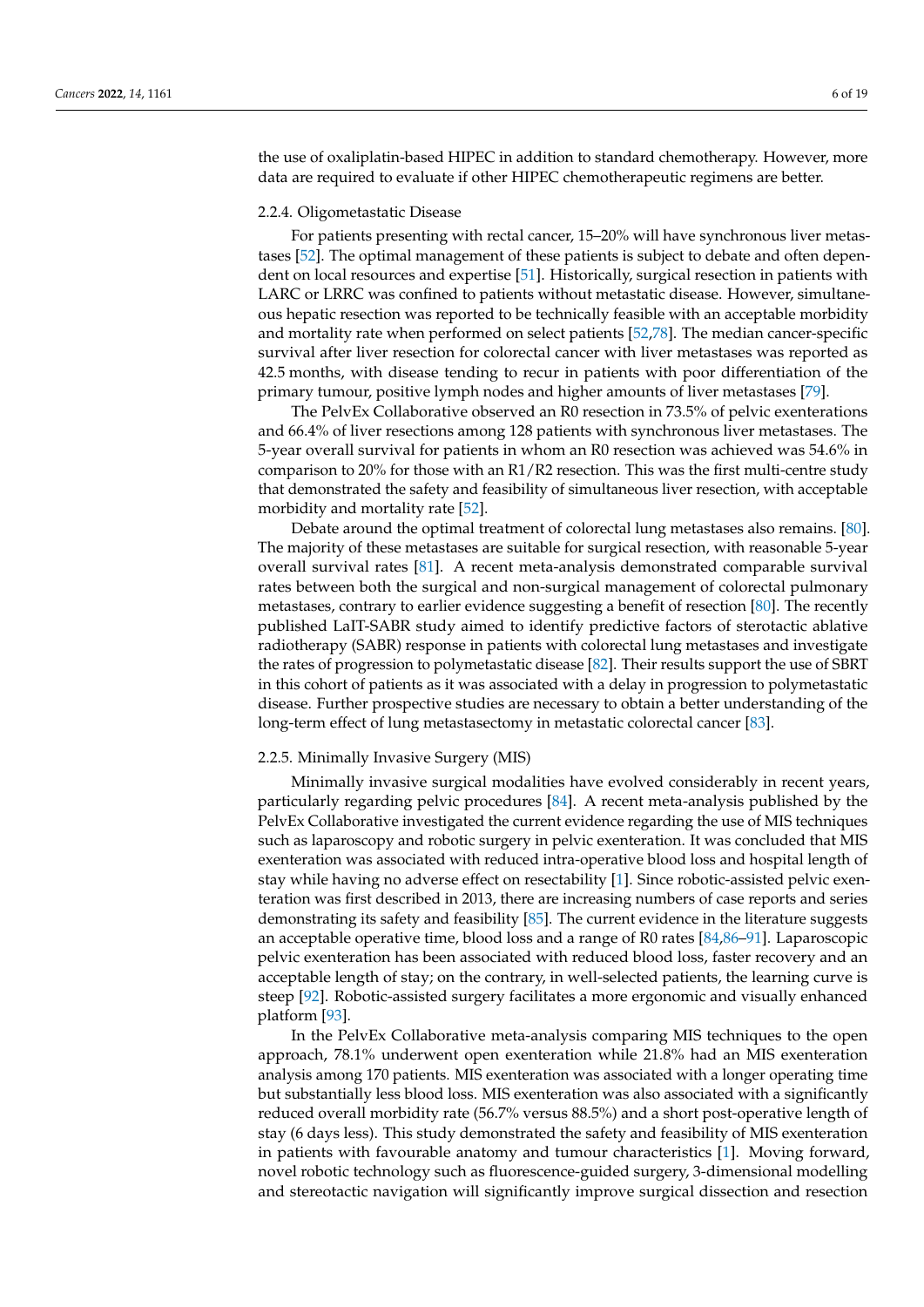margins [\[93\]](#page-16-11). Fluorescence-guided surgery was established in several different specialities. Indocyanine green (ICG) can be used to map lymph nodes in various cancers, detect tumour margins and evaluating bowel perfusion at anastomotic sites [\[94\]](#page-16-12). Three-dimensional modelling with a virtual reality viewing system is shown to augment the surgical planning process and result in improved patient outcomes. This involves the conversion of CT and MRI images to 3-dimensional virtual reality models helping the surgeon plan the operation [\[95\]](#page-16-13). Stereotactic navigation paired with robotics is a novel concept but remains technically challenging. The addition of navigation to robotics will undoubtedly improve surgical precision [\[96\]](#page-16-14).

# 2.2.6. Reconstruction

Radical resections incur a greater need for reconstruction. The ability to perform complex soft tissue, vascular and bone reconstruction/stabilization has improved the functional outcomes of patients undergoing pelvic exenteration.

## Soft Tissue Reconstruction

Many patients will require flap reconstruction after exenterative surgery due to extensive tissue loss. However, some co-existing factors will determine the feasibility of each specific reconstruction. Previous chemoradiotherapy, increased pelvic dead space, poor tissue vascular supply, accumulation of fluid and bacterial contamination all play a role in the development of flap complications, which occur in 25–60% of reconstructions [\[97\]](#page-16-15). The following soft tissue reconstruction methods can be considered, based on certain regions [\[98,](#page-16-16)[99\]](#page-16-17):

- Abdominal: Vertical or oblique rectus abdominus myocutaneous (VRAM/ORAM).
- Gluteal: Myocutaneous or fascio-cutaneous VY-plasty, inferior gluteal artery perforator (IGAP) flap.
- Upper thigh: Anterolateral thigh +/− vastus lateralis flap, bilateral pedicled gracilis flap.
- Gluteal fold/perineal: Internal pudendal artery perforator or perineal turnover perforator flap.

Vaginal defects resulting from radical oncologic resection are challenging to reconstruct. These defects may range from simple mucosal defects to full circumferential loss due to posterior vaginal wall resection. Anatomy and function can be restored using a rectus abdominis myofascial flap, deep inferior epigastric perforator (DIEP) flap, bilateral gracilis flats or gluteus maximus special flaps [\[25\]](#page-13-18).

Empty pelvis syndrome is a major contributor to morbidity following pelvic exenteration as dead space allows for the accumulation of fluid and small bowel migration (obstruction) into the pelvis. To alleviate the risk of these complications, the dead space must be "filled" using either synthetic mesh or tissue. Reconstructive methods include myocutaneous flap reconstruction, omental flaps and mesh reconstruction. There is currently insufficient evidence in the literature to support the use of one reconstructive method over another [\[100\]](#page-16-18).

# Bony Reconstruction

En bloc sacrectomy is performed in cases where tumours infiltrate the presacral fascia and may require further reconstruction [\[17\]](#page-13-21). Sacrectomy results in a large cavity which can result in infection as well as neurological or sexual deficits. Reconstruction aims to restore the pelvic ring and spinopelvic junction [\[18\]](#page-13-9). While several fixation methods exist, such as spinopelvic fixation (SPF), posterior pelvic ring fixation (PPRF) and anterior spinal column fixation (ASCF), there is a lack of evidence to suggest the superiority of one method over another [\[97\]](#page-16-15).

## Vascular Reconstruction

The involvement of aortoiliac vessels, the sciatic nerve or its associated roots substantially increases the difficulty of achieving an R0 resection in advanced pelvic malig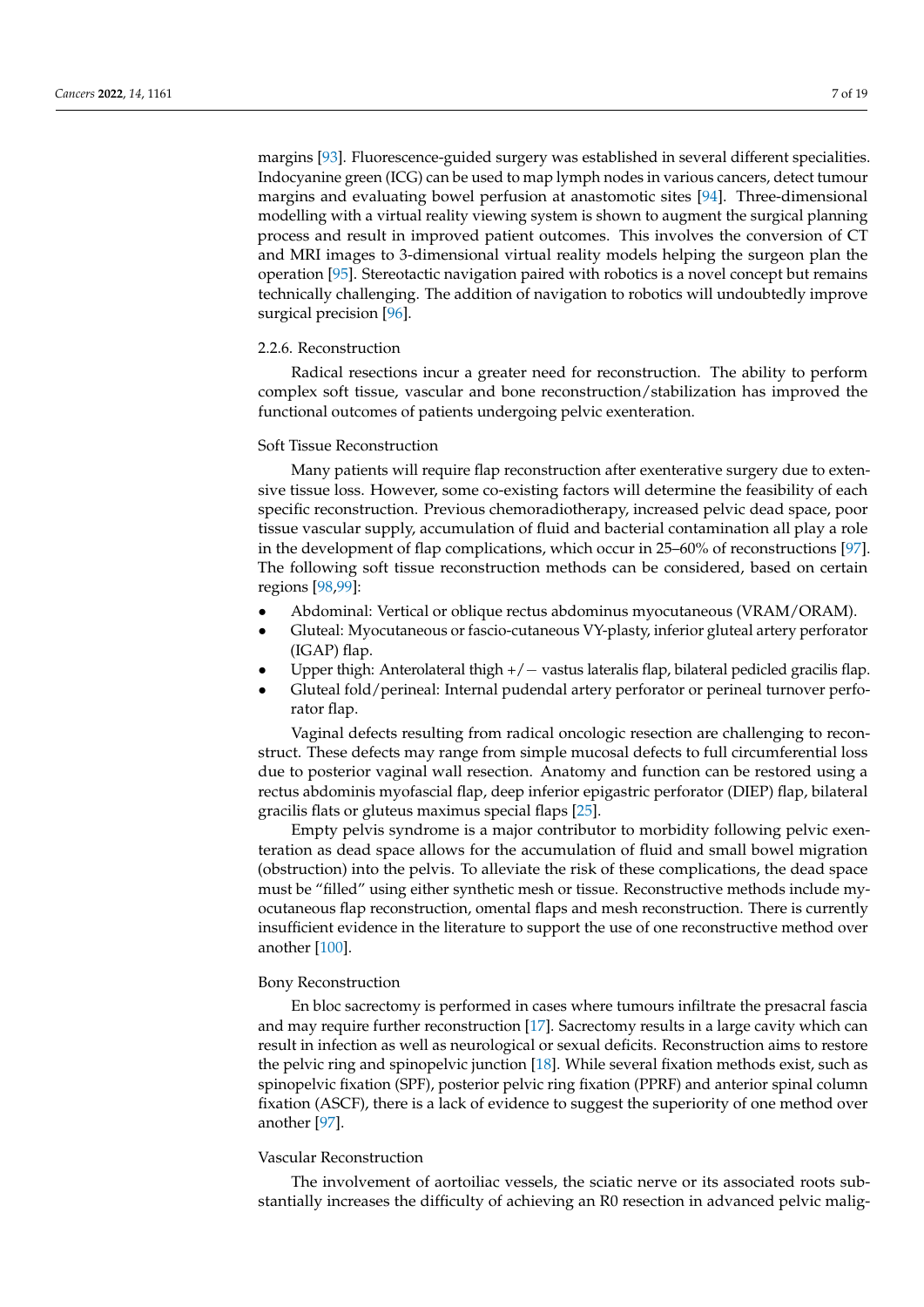nancies [\[17\]](#page-13-21). To achieve a clear lateral margin, iliac vessels may be resected en bloc and subsequently reconstructed with an autologous or synthetic graft [\[17\]](#page-13-21). A pre-emptive femoral–femoral arterial and venous crossover graft reconstruction method has also been studied and demonstrated a decreased risk of graft infection secondary to avoidance of contamination with gastrointestinal or genitourinary organisms [\[101](#page-16-19)[,102\]](#page-16-20).

# 2.2.7. Palliative Surgery

Palliative procedures, such as a defunctioning stoma or urinary diversion, can be performed in patients who are suffering from disabling symptoms where an R0 resection is unlikely [\[49\]](#page-14-19). The decision to undergo major palliative surgery in the setting of an advanced/recurrent rectal must be considered on a case-by-case basis [\[103\]](#page-16-21). Locally advanced disease can have a profound impact on a patient's QoL. Relentless growth can cause intractable symptoms, including pain, bleeding, fistulisation to bladder/abdominal wall/bone and/or intestinal obstruction [\[104\]](#page-17-0). Increasingly, palliative exenteration is being considered. This remains a controversial topic but should be discussed with patients so that they understand all risks and benefits [\[49\]](#page-14-19). Clear counselling, with the involvement of the multidisciplinary team, is vital for establishing treatment goals and expectations [\[105\]](#page-17-1). Quyn et al. observed a 62% response rate to their QoL questionnaire using the Functional Assessment of Cancer Therapy—Colorectal (FACT-C). The average FACT-C score returned to pre-operative quality of life two months post-operatively and quality of life continued to improve slowly over the following twelve months [\[3\]](#page-12-3).

A recent meta-analysis performed by the PelvEx Collaborative demonstrated symptom relief in 'select patients' undergoing palliative exenteration. Symptom relief was reported in a median of 79% of patients, although the magnitude of the effect was poorly measured. Though available data are limited (23 studies comprising 509 patients), the results suggest that there may be some improvement in symptom control in selective patients. However, palliative exenteration is an extremely morbid procedure with insufficient evidence of sustained quality of life [\[49\]](#page-14-19). As the median overall survival was only 14 months in this cohort of patients, it is essential to consider safer procedures such as stoma formation, bypass, nephrostomy, radiotherapy and multimodal analgesia before resection.

## *2.3. Post-Operative Strategies*

Enhanced recovery after surgery (ERAS) protocols are well-established and have demonstrated improvements in morbidity rates, length of stay and quality of life [\[106\]](#page-17-2). There is emerging evidence to suggest the feasibility of ERAS in complex cytoreductive surgery with an improvement in early clinical outcomes [\[107](#page-17-3)[–109\]](#page-17-4). The PelvEx Collaborative has offered guidance on the perioperative management of patients undergoing exenterative surgery and acknowledges the need for individualised tailored post-operative treatment plans [\[40\]](#page-14-10).

Harji et al. enrolled 145 patients into a dedicated pelvic exenteration ERAS programme to assess its feasibility and short-term impact on this cohort of patients. They demonstrated an overall compliance rate of 70%. Patients with higher compliance to the program tended to have a shorter hospital length of stay, reduced rate and severity of post-operative morbidity, as well as fewer readmissions. ERAS appears feasible and efficacious in patients undergoing pelvic exenteration, displaying a high compliance and improved clinical outcomes [\[110\]](#page-17-5). See Figure [1](#page-8-0) for the highlights of contemporary management strategies.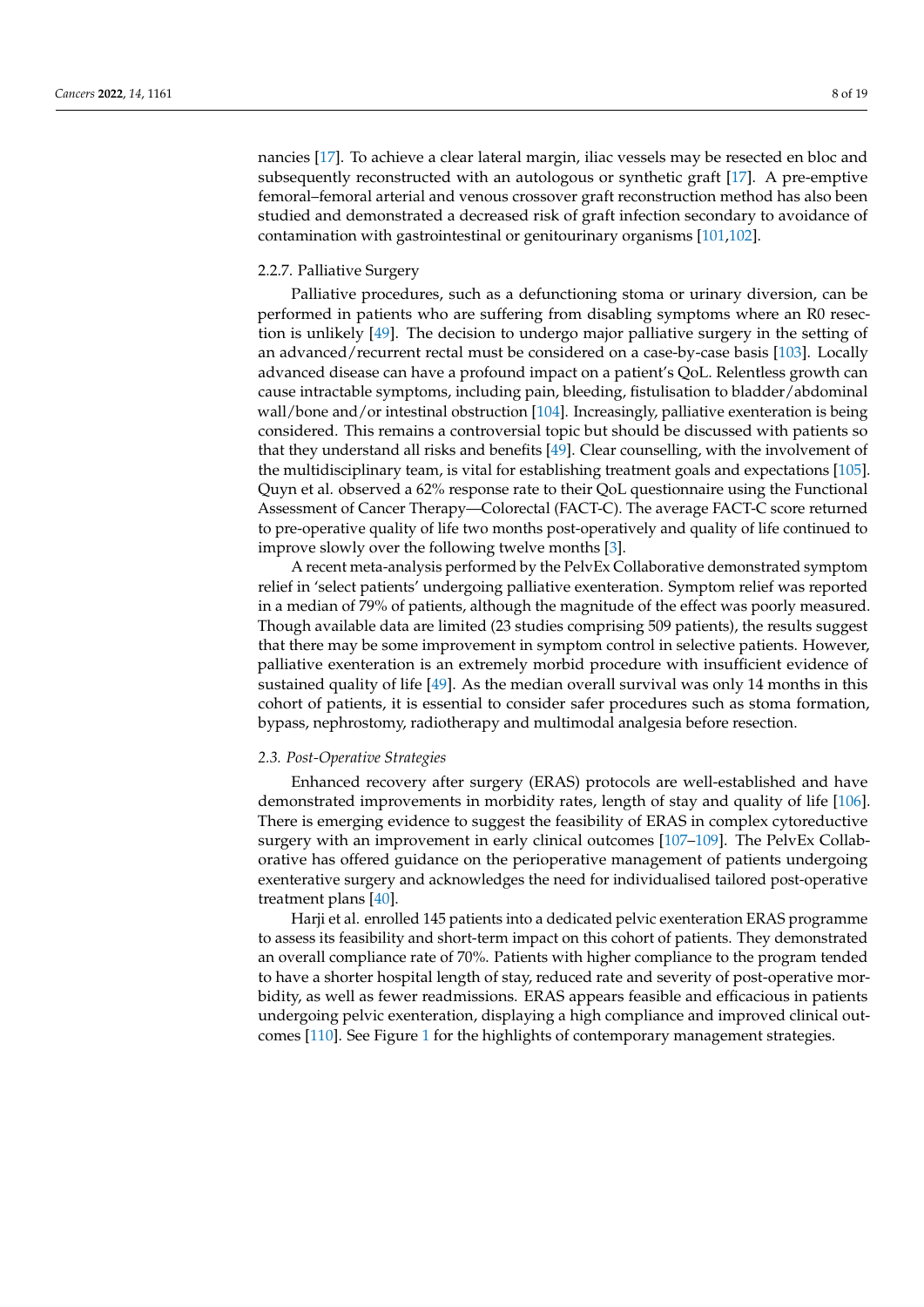<span id="page-8-0"></span>

**Figure 1.** Maximizing success in pelvic exenterative surgery. **Figure 1.** Maximizing success in pelvic exenterative surgery.

# **3. Future Developments 3. Future Developments**

The management of advanced colorectal malignancies continues to evolve rapidly, The management of advanced colorectal malignancies continues to evolve rapidly, with the introduction of new technologies, pushing the boundaries of surgical resection with the introduction of new technologies, pushing the boundaries of surgical resection and involvement in clinical trials and collaborative research. Increasingly, the focus of treatment is balanced between cure and quality of life [\[111\]](#page-17-6). The IMPACT initiative highlighted the importance of patient involvement in the decision-making process, incorporating functional and quality outcomes as 'key' measures of oncological success [\[112\]](#page-17-7). This focus on patient-centred care, combined with burgeoning diagnostic and technological focus on patient-centred care, combined with burgeoning diagnostic and technological advancements, will continue to shape the approach to colorectal cancer as we move into advancements, will continue to shape the approach to colorectal cancer as we move into the era of "personalized medicine". the era of "personalized medicine".

# *3.1. Radiomics 3.1. Radiomics*

Radiomics and radiogenomics are being investigated as a novel way to analyse im-Radiomics and radiogenomics are being investigated as a novel way to analyse images and to increase the precision of diagnostics [\[113\]](#page-17-8). The incorporation of artificial intelligence with biomarkers will allow clinicians to predict treatment response and may help to personalize care [\[113,](#page-17-8)[114\]](#page-17-9). Radiomics can highlight tumour properties throughout serial imaging, and in sufficiently large datasets can uncover previously unknown markers or patterns of disease progression and/or response to chemoradiation [\[114\]](#page-17-9).

The radiomics analysis of contrast-enhanced CT images has already demonstrated improved accuracy for nodal assessment in advanced rectal cancer [\[115\]](#page-17-10). Similarly, a pretreatment MRI-based machine learning model was developed which can accurately predict treatment response in patients with LARC [\[116\]](#page-17-11). These novel technologies may allow for a tailored approach to the treatment of advanced malignancies and help select patients with previously unrecognized adverse features that would benefit from more conservative treatment modalities.

Radiogenomics is the extension of radiomics by its combination with molecular analysis in the form of genomic and transcriptomic data. Genetic analysis remains expensive, invasive, and time-consuming. Radiogenomics may play a vital role in providing imaging surrogates that correlate with genetic expression, thereby providing an alternative to genetic testing [\[117\]](#page-17-12). Of course, larger prospective studies with standardization are needed to validate this area of research.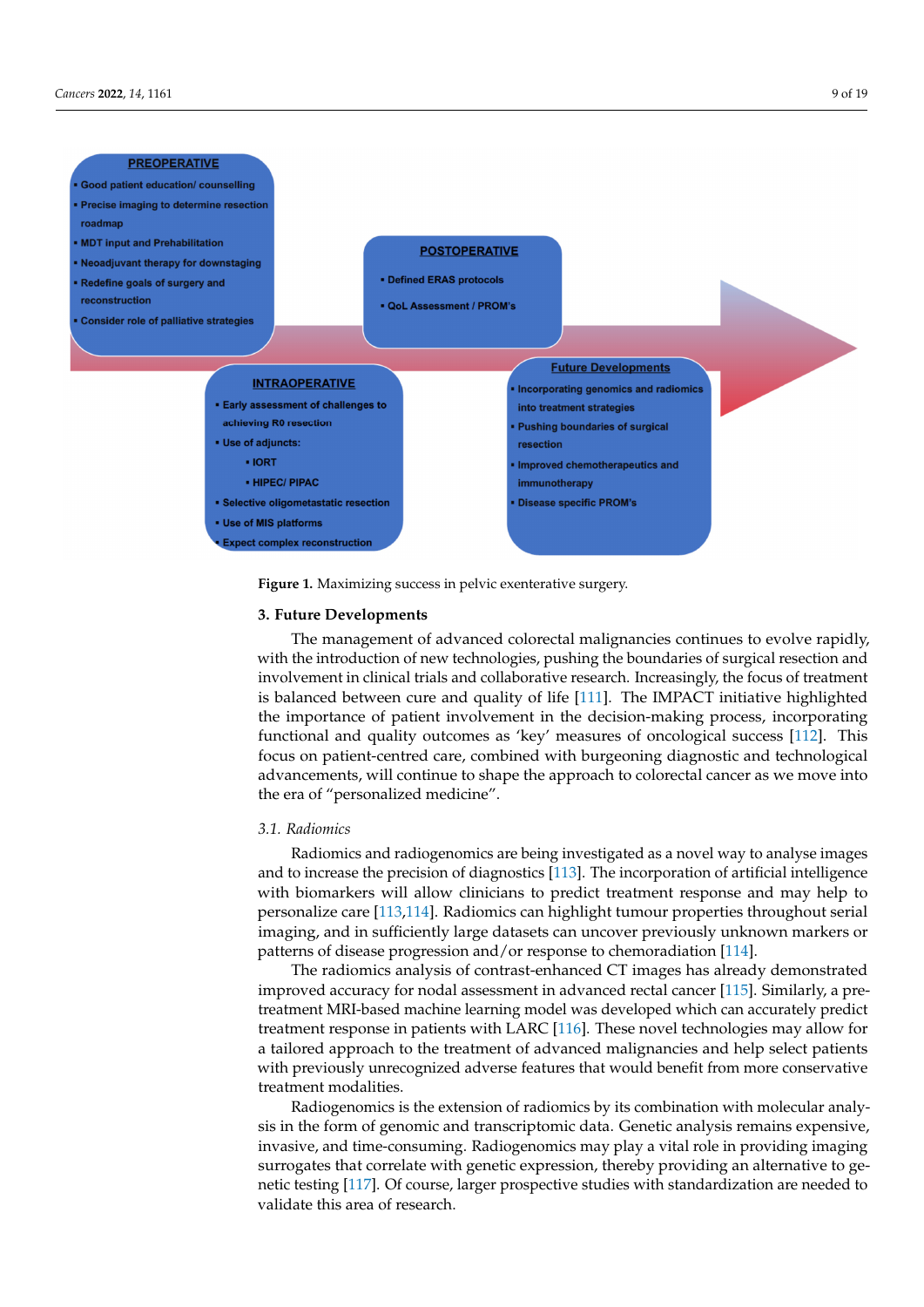# *3.2. Genomics*

The adenoma-carcinoma sequence was first described in 1990 by Vogelstein and Fearon and provided the foundation for our understanding of colorectal cancer as a disease consisting of complex genomic changes [\[118\]](#page-17-13). Comparative genomic hybridization (CGH) arrays, single-nucleotide polymorphism (SNP) arrays and novel next-generation sequencing (NGS) approaches have provided us with insights into the complex colorectal cancer genome [\[119\]](#page-17-14). Subsequent research has refined and expanded our knowledge of this area, allowing us to incorporate genomics into our treatment choices. The impact of the 100,000 genome project and the integration of genomic and translational medicine into cancer care pathways has provided a unique opportunity for tailoring and personalizing oncological treatment [\[120\]](#page-17-15). Research suggests that, in the future, we will be able to predict responses to chemotherapeutics, which will undoubtedly guide decision making, particularly in borderline cases [\[121\]](#page-17-16). While the effect of RAS and BRAF mutations is well-established in current clinical practice, new genomic markers are showing promising results in clinical trials [\[118\]](#page-17-13).

BRAF V600E is the most common potentially targetable mutation in metastatic colorectal cancer; however, RAF inhibitors have limited efficacy as single agents in treating patients with this alteration [\[118\]](#page-17-13). The BEACON trial is currently comparing doublet or triplet targeted therapy with standard therapy in patients with BRAF V600E metastatic colorectal cancer [\[122\]](#page-17-17). Preliminary results are promising, with a 48% overall response rate in patients receiving triplet therapy consisting of encorafenib (RAF inhibitor), binimetinib (MEK inhibitor) and cetuximab [\[122\]](#page-17-17).

HER2 amplification occurs in 2–6% of metastatic colorectal cancers and is associated with a poor response to EGFR antibody treatment [\[118\]](#page-17-13). While anti-HER2 drugs, such as trastuzumab as monotherapy, have not demonstrated tumour regression in clinical trials, a combination therapy with an EGFR inhibitor achieved tumour shrinkage [\[123\]](#page-17-18). The phase 2 HERACLES trial reported a 30% response rate in patients with HER2-positive metastatic colorectal cancer receiving this combination therapy [\[124\]](#page-17-19). Cohort B of the HERACLES trial is ongoing and aims to compare the efficacy of the antibody-drug conjugate TDM-1 monotherapy with combination therapy of TDM-1 and pertuzumab (anti-HER2) in the second line setting [\[118\]](#page-17-13).

Our understanding of tumour biology and molecular subtypes is constantly expanding, thanks to advancements in microarray and NGS technologies which allow for the identification of new cancer genes and pathways. While translational genomic studies have already provided clinically relevant biomarkers for predicting prognosis and therapy response, future research will identify new drug targets and reveal novel therapeutic opportunities. Innovations in current applications, coupled with novel emerging technologies, will lead to further advancements in translational cancer genomics which will hopefully contribute to improved patient outcomes in the future [\[119\]](#page-17-14).

# *3.3. Pushing the Surgical Boundaries*

Over the last two decades, experienced exenterative surgeons have redefined what constitutes resectable disease. The development of regional/national specialized units has allowed funding and structural/service supports to enable these centres to establish specialist pelvic oncology units. As a result, extended bony and/or neurovascular resections are pursued more frequently, with an acceptable morbidity reported [\[18](#page-13-9)[,65](#page-15-10)[,102\]](#page-16-20).

'Higher and wider' resections at the periphery of the pelvis are now commonplace in pelvic exenteration [\[13\]](#page-13-7). Certain centres are performing en bloc sciatic nerve and/or lumbosacral trunk excision for tumours that extend laterally into the piriformis. High sacrectomy (above the junction of S2/S3) can be performed without compromising margins, and functional outcomes are acceptable [\[125\]](#page-17-20). Alternative techniques such as anterior cortical sacrectomy and abdominolithotomy sacrectomy have become more standardized.

Improved reconstructive techniques have facilitated these more radical resections [\[21,](#page-13-12)[65,](#page-15-10)[98](#page-16-16)[,99\]](#page-16-17). However, the repair of large bony defects remains a challenge [\[126\]](#page-17-21). The current methods of reconstruction of these defects include autologous iliac grafting,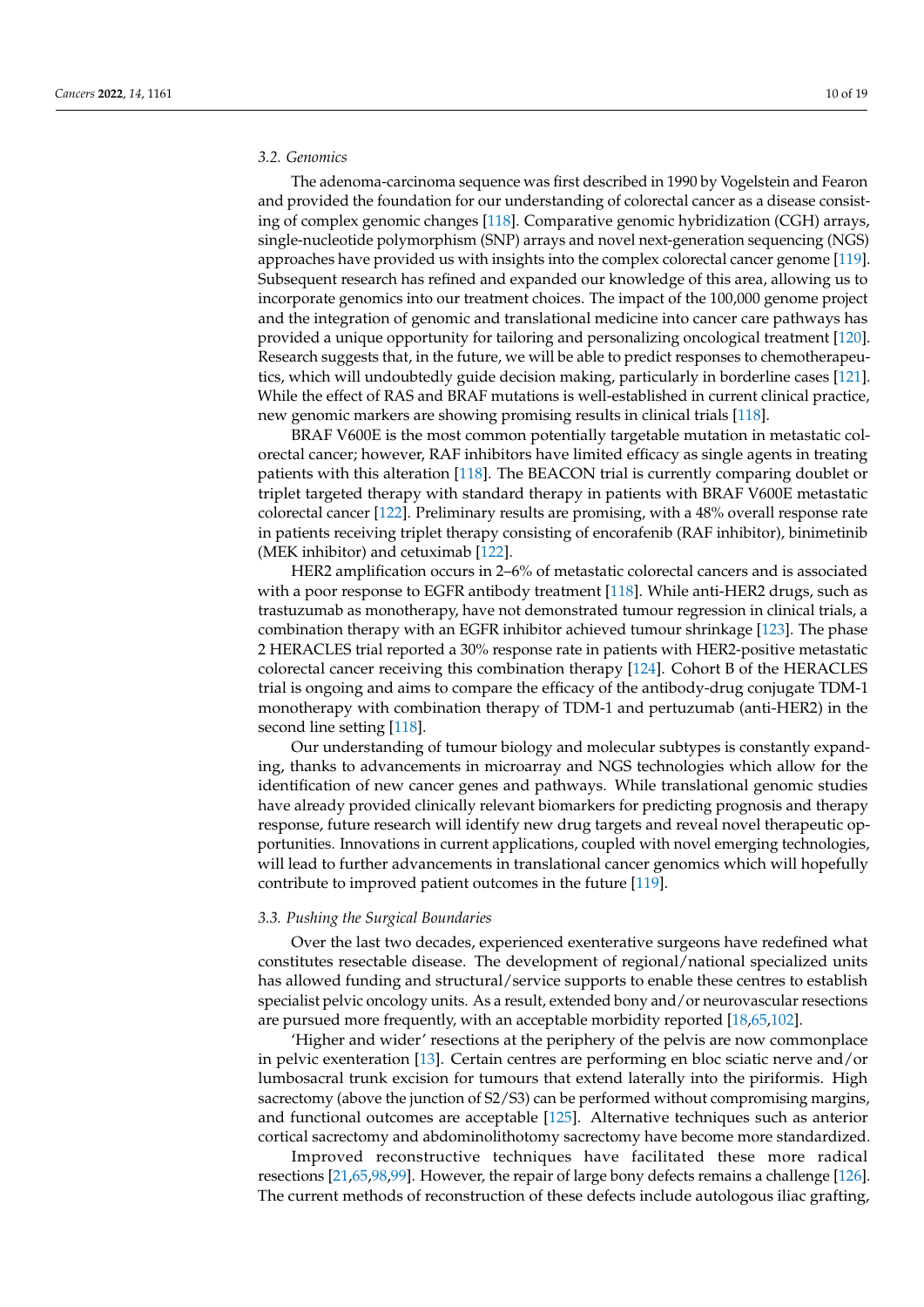autologous vascularized fibula transplantation, Masquelet's induced membrane or massive allografts. Autologous grafts account for approximately 50% of cases [\[126](#page-17-21)[,127\]](#page-17-22). 3D bioprinting is a state-of-the-art technology used to build constructs from a single-cell type using a layer-by-layer deposition of a specific bioink [\[127\]](#page-17-22). Bioprinting uses cell-laden hydrogens to print structures following a period of maturation which can be developed into a variety of complex tissues [\[126\]](#page-17-21). Its use in bone reconstruction is still evolving and the clinical application of this technology remains in its infancy. Despite this, bio-printed bone has been successfully implanted in pre-clinical models and other 3D-printed materials have been successfully transplanted into human subjects [\[128\]](#page-17-23). This ground-breaking technology will allow us to develop tailored bone grafts that incorporate real cells, growth factors and vasculature, which may revolutionize the way we reconstruct bony defects in the future [\[126\]](#page-17-21).

Anatomical reconstruction of the sacrum using 3-dimensional printing technology has been sparsely reported in the literature [\[129](#page-18-0)[,130\]](#page-18-1). Kim et al. successfully reconstructed the sacrum with a 3D-printed implant in a patient who had undergone hemispherectomy for sacral osteosarcoma. One-year follow up revealed excellent bony union without complication, demonstrating the feasibility of this novel method [\[129\]](#page-18-0). Similarly, Chatain et al. described a case of custom 3D-printed sacral implant for revision of failing sacrectomy in a patient who previously underwent en bloc sacrectomy and standard spinopelvic reconstruction for sacral chordoma [\[130\]](#page-18-1). In this case, the prosthesis was fashioned from titanium alloy using a 3D-printing technique, tailored to the patient using a CT 3-dimensional reconstruction model. The surgical implantation of the device proved challenging but long-term outcomes were satisfactory [\[130\]](#page-18-1).

Current options for tissue reconstruction rely heavily on autologous donor tissue to repair defects. 3D bioprinting offers the potential to avoid autologous grafts and the complications associated with them [\[131\]](#page-18-2). Its use has now been reported in a variety of surgical disciplines, including plastics, breast, orthopaedic, craniomaxillofacial and head/neck oncology [\[132\]](#page-18-3). While significant advancements are being made in the production of simple, single tissue types, composite tissue engineering consisting of multilaminar constructs adds an additional layer of complexity [\[133\]](#page-18-4). Ultimately, 3D bioprinting has the potential to produce patient-specific body components, including organs and limbs, which will undoubtedly revolutionize surgery [\[131\]](#page-18-2).

## *3.4. Histopathology*

Magnetic resonance-guided histopathology has been shown to increase the accuracy of staging in LARC [\[134\]](#page-18-5). The technique is performed by carefully matching multilevel histologic sections, using previous MR images as guidance, to examine for evidence of residual tumour, while paying particular attention to areas with MRI signals consistent with fibrosis or mucin. Another advancement in the field of histopathology is the use of whole-slide imaging, which produces digital histologic images from glass slides [\[135\]](#page-18-6). This technology will allow for the precise evaluation of tumour dimensions, stage and margins, and has the potential to improve both diagnostic accuracy and workflow efficiency in the future.

Biobanking is the process of collecting and storing various human specimens for the purpose of clinical research and provides a platform for the development of translational and personalised "precision" medicine [\[136\]](#page-18-7). Translational research with specimens from tissue biobanks enables the discovery of molecular biomarkers that have the potential to guide therapy and individualize treatment [\[137,](#page-18-8)[138\]](#page-18-9). Many research programmes have benefited from biobank specimens, including the development of trastuzumab [\[139\]](#page-18-10). More recently, biobanks played a crucial role in the creation of The Cancer Genome Atlas (TCGA), a comprehensive catalogue of cancer genomic profiles [\[140\]](#page-18-11). This atlas has allowed for the discovery of molecular aberrations at DNA, RNA, protein and epigenetic levels, providing a detailed analysis of commonalities and differences across tumour lineages.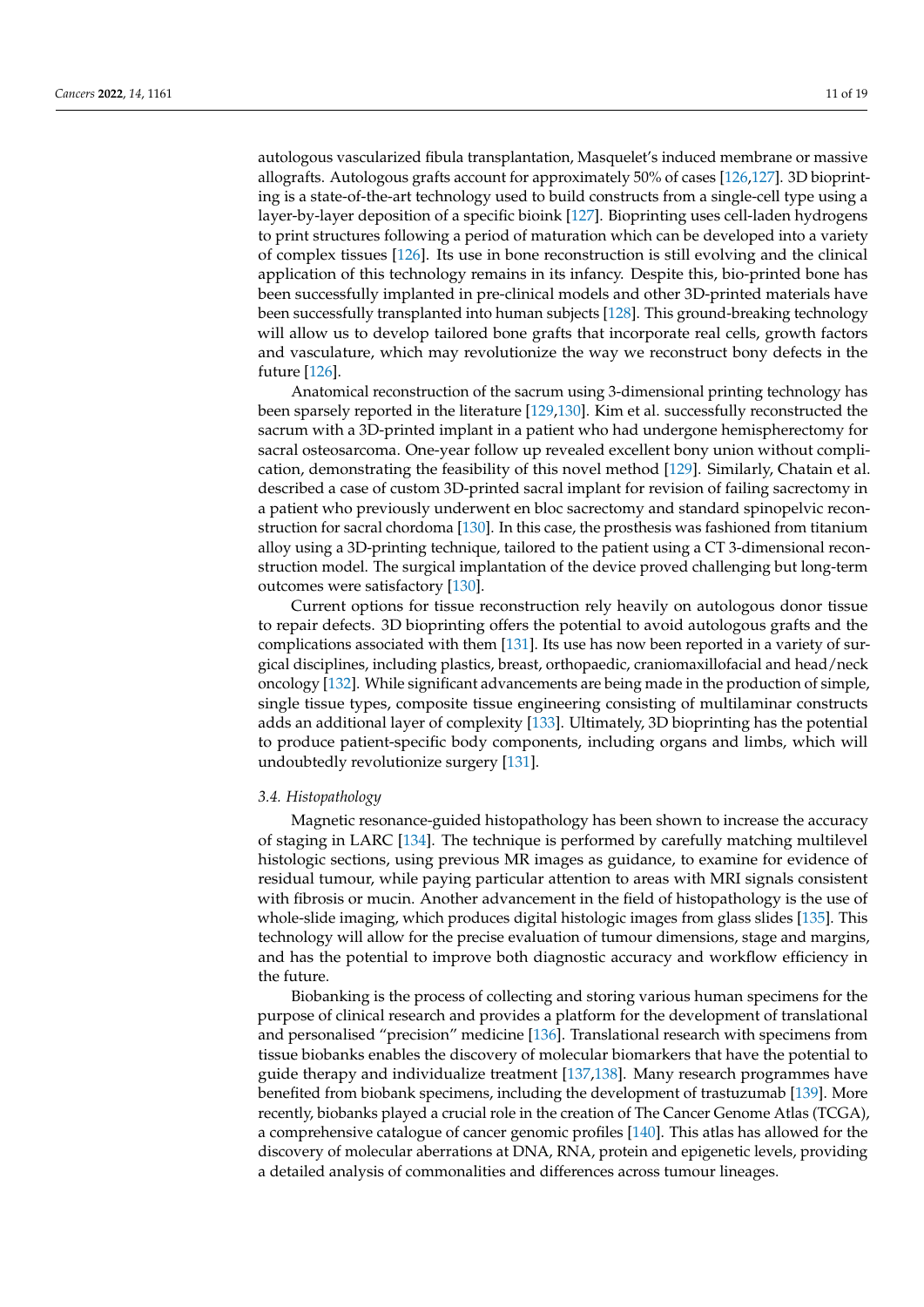Biobanks provide researchers with human specimens and associated clinical data, which allow for large cohorts of over 30 specimens to be analysed using large-scale genome sequencing. This facilitates the discovery of novel molecular alterations as well as the classification of tumour subtypes according to distinct genomic alterations, providing a personalised, precision medicine approach in cancer care [\[141\]](#page-18-12).

# *3.5. Quality of Life/PROMs*

Aggressive multi-visceral resections are performed more often to manage patients with advanced pelvic cancers [\[111\]](#page-17-6). Currently, surgery remains the only long-term curative option in the majority of cases [\[142\]](#page-18-13). Despite the radicality of pelvic exenteration, previous studies have demonstrated an acceptable survival rate with reasonable quality of life outcomes [\[143\]](#page-18-14). It appears that quality of life scores rapidly deteriorate in the immediate post-operative period; however, they begin to rise slowly again from three months postoperation [\[144\]](#page-18-15). The ultimate goal of therapy is to balance patient quality of life with survival and complication rates, and this should be an integral component of the patient counselling process.

Patient counselling with shared decision-making is crucial in the consideration and planning of extensive pelvic surgery. A growing volume of research has shown that when patients are actively involved in decision-making and prehabilitation (nutritional, physiotherapy/conditioning and/or psychological input) that they experience better outcomes [\[144](#page-18-15)[,145\]](#page-18-16). The routine use of patient-reported outcome measures (PROMs) will inform us as to how surgery impacts a patient's lifestyle and quality of life [\[146,](#page-18-17)[147\]](#page-18-18). Standardized questionnaires that collect data on patients post-operatively, particularly regarding symptoms, health-related quality of life and functional status are vital [\[148\]](#page-18-19). While there is ample support for the use of PROMs in the literature, there has been limited uptake amongst surgeons [\[149,](#page-18-20)[150\]](#page-18-21). PROMs not only inform practitioners of the nature, frequency and impact of adverse events following treatment but may also be used to identify and treat these effects on an individual level in the post-operative period. The PelvEx Collaborative has supported the development of a specific PROM QoL tool via the European Organisation for Research and Treatment of Cancer network. Survivorship is at the forefront of this project, in the hope that it will give greater insight into the most important factors affecting patients and strategies. The morbidity of pelvic exenterative surgery may extend long into the months after discharge from hospital, and it is imperative that we have the necessary supports in place to manage these complications [\[151\]](#page-18-22). Post-operative specialist multi-disciplinary care is essential to assist patients with pain, wound and stoma management as well as for psychological support.

# **4. Conclusions**

The role of radical surgery in the setting of locally advanced and recurrent rectal cancer has evolved substantially. Novel strategies including TNT, cytoreductive and/or bony/vascular resection and enhanced reconstructive techniques have enabled surgeons to pursue what was once considered a terminal disease. Advancements in surgical technology, in particular the incorporation of artificial intelligence and three-dimensional bioprinting, will undoubtedly enhance our ability to move the limits of what is reasonable and possible to resect.

**Author Contributions:** All authors have been involved in the preparation, reviewed and approval of this manuscript by the PelvEx Collaborative. All authors have read and agreed to the published version of the manuscript.

**Funding:** This research received no external funding.

**Conflicts of Interest:** The authors declare no conflict of interest.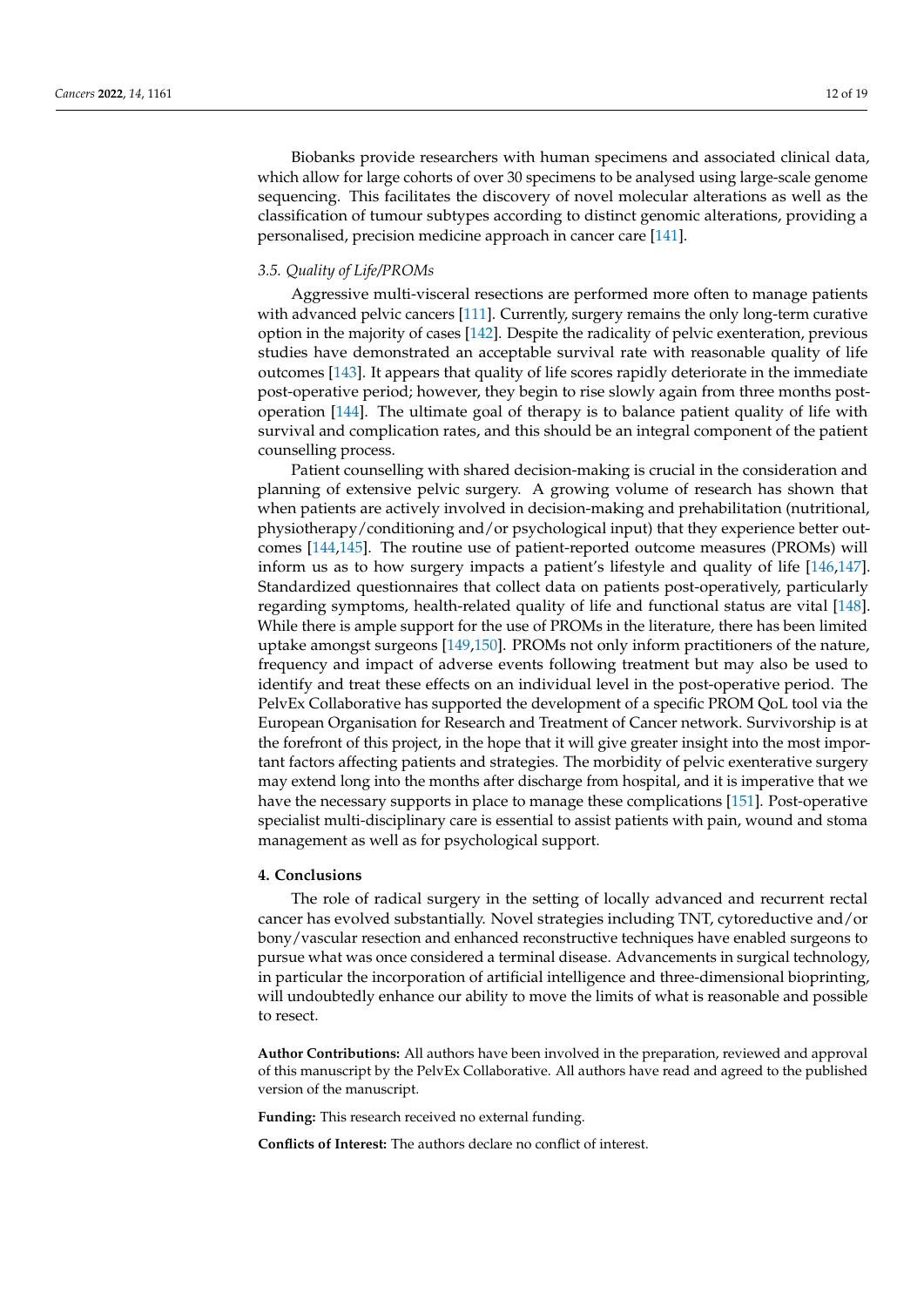# <span id="page-12-0"></span>**Appendix A**

PelvEx Collaborative: Kelly M.E., O'Sullivan N.J., Fahy M.R., Aalbers A.G.J., Abdul Aziz N., Abecasis N., Abraham-Nordling M., Abu Saadeh F., Akiyoshi T., Alberda W., Albert M., Andric M., Angeles M.A., Angenete E., Antoniou A., Auer R., Austin K.K., Aytac E., Aziz O., Bacalbasa N., Baker R.P., Bali M., Baransi S., Baseckas G., Bebington B., Bedford M., Bednarski B.K., Beets G.L., Berg P.L., Bergzoll C., Beynon J., Biondo S., Boyle K., Bordeianou L., Brecelj E., Bremers A.B., Brunner M., Buchwald P., Bui A., Burgess A., Burger J.W.A., Burling D., Burns E., Campain N., Carvalhal S., Castro L., Caycedo-Marulanda A., Ceelen W., Chan K.K.L., Chang G.J., Chang M., Chew M.H., Chok A.Y., Chong P., Clouston H., Codd M., Collins D., Colquhoun A.J., Constantinides J., Corr A., Coscia M., Cosimelli M., Cotsoglou C., Coyne P.E., Croner R.S., Damjanovich L., Daniels I.R., Davies M., Delaney C.P., de Wilt J.H.W., Denost Q., Deutsch C., Dietz D., Domingo S., Dozois E.J., Drozdov E., Duff M., Eglinton T., Enriquez-Navascues J.M., Espín-Basany E., Evans M.D., Eyjólfsdóttir B., Fearnhead N.S., Ferron G., Fichtner-Feigl S., Flatmark K., Fleming F.J., Flor B., Folkesson J., Frizelle F.A., Funder J., Gallego M.A., Gargiulo M., García-Granero E., García-Sabrido J.L., Gargiulo M., Gava V.G., Gentilini L., George M.L., George V., Georgiou P., Ghosh A., Ghouti L., Gil-Moreno A., Giner F., Ginther D.N., Glyn T., Glynn R., Golda T., Griffiths B., Harris D.A., Hanchanale V., Harji D.P., Harris C., Helewa R.M., Hellawell G., Heriot A.G., Hochman D., Hohenberger W., Holm T., Hompes R., Hornung B., Hurton S., Hyun E., Ito M., Iversen L.H., Jenkins J.T., Jourand K., Kaffenberger S., Kandaswamy G.V., Kapur S., Kanemitsu Y., Kazi M., Kelley S.R., Keller D.S., Ketelaers S.H.J., Khan M.S., Kiran R.P., Kim H., Kim H.J., Koh C.E., Kok N.F.M., Kokelaar R., Kontovounisios C., Kose F., Koutra M., Kristensen H.Ø., Kroon H.M., Kumar S., Kusters M., Lago V., Lampe B., Lakkis Z., Larach J.T., Larkin J.O., Larsen S.G., Larson D.W., Law W.L., Lee P.J., Limbert M., Loria A., Lydrup ML., Lyons A., Lynch A.C., Maciel J., Manfredelli S., Mann C., Mantyh C., Mathis K.L., Marques C.F.S., Martinez A., Martling A., Mehigan B.J., Meijerink W.J.H.J., Merchea A., Merkel S., Mehta A.M., Mikalauskas S., McArthur D.R., McCormick J.J., McCormick P., McDermott F.D., McGrath J.S., Malde S., Mirnezami A., Monson J.R.T., Navarro A.S., Neeff H., Negoi I., Neto J.W.M., Ng J.L., Nguyen B., Nielsen M.B., Nieuwenhuijzen G.A.P., Nilsson P.J., Nordkamp S., Nugent T., Oliver A., O'Dwyer S.T., Paarnio K., Palmer G., Pappou E., Park J., Patsouras D., Peacock O., Pellino G., Peterson A.C., Pfeffer F., Pinson J., Poggioli G., Proud D., Quinn M., Quyn A., Rajendran N., Radwan R.W., Rajendran N., Rao C., Rasheed S., Rausa E., Regenbogen S.E., Reims H.M., Renehan A., Rintala J., Rocha R., Rochester M., Rohila J., Rothbarth J., Rottoli M., Roxburgh C., Rutten H.J.T., Safar B., Sagar P.M., Sahai A., Saklani A., Sammour T., Sayyed R., Schizas A.M.P., Schwarzkopf E., Scripcariu D., Scripcariu V., Selvasekar C., Shaikh I., Simpson A., Skeie-Jensen T., Smart N.J., Smart P., Smith J.J., Solbakken A.M., Solomon M.J., Sørensen M.M., Sorrentino L., Steele S.R., Steffens D., Stitzenberg K., Stocchi L., Stylianides N.A., Swartling T., Spasojevic M., Sumrien H.., Sutton PA., Swartking T., Takala H., Tan E.J., Taylor C., Taylor D., Tekin A., Tekkis P.P., Teras J., Thaysen H.V., Thurairaja R., Thorgersen E.B., Tiernan J., Toh E.L., Tolenaar J., Tsarkov P., Tsukada Y., Tsukamoto S., Tuech J.J., Turner W.H., Tuynman J.B., Valente M., van Ramshorst G.H., van Rees J., van Zoggel D., Vasquez-Jimenez W., Vather R., Verhoef C., Vierimaa M., Vizzielli G., Voogt E.L.K., Uehara K., Urrejola G., Wakeman C., Warrier S.K., Wasmuth H.H., Waters P.S., Weber K., Weiser M.R., Wheeler J.M.D., Wild J., Williams A., Wilson M., Wolthuis A., Yano H., Yip B., Yoo R.N., Zappa M.A., Winter D.C.

## **References**

- <span id="page-12-1"></span>1. PelvEx Collaborative. Minimally invasive surgery techniques in pelvic exenteration: A systematic and meta-analysis review. *Surg. Endosc.* **2018**, *32*, 4707–4715. [\[CrossRef\]](http://doi.org/10.1007/s00464-018-6299-5) [\[PubMed\]](http://www.ncbi.nlm.nih.gov/pubmed/30019221)
- <span id="page-12-2"></span>2. Waters, P.S.; Peacock, O.; Warrier, S.K.; Wakeman, C.; Eglinton, T.; Lynch, A.C.; Frizelle, F.A.; Heriot, A.G.; McCormick, J. Evolution of pelvic exenteration surgery–resectional trends and survival outcomes over three decades. *Eur. J. Surg. Oncol.* **2019**, *45*, 2325–2333. [\[CrossRef\]](http://doi.org/10.1016/j.ejso.2019.07.015) [\[PubMed\]](http://www.ncbi.nlm.nih.gov/pubmed/31303376)
- <span id="page-12-3"></span>3. Quyn, A.J.; Solomon, M.; Lee, P.M.; Badgery-Parker, T.; Masya, L.M.; Young, J.M. Palliative Pelvic Exenteration: Clinical Outcomes and Quality of Life. *Dis. Colon Rectum* **2016**, *59*, 1005–1010. [\[CrossRef\]](http://doi.org/10.1097/DCR.0000000000000679) [\[PubMed\]](http://www.ncbi.nlm.nih.gov/pubmed/27749474)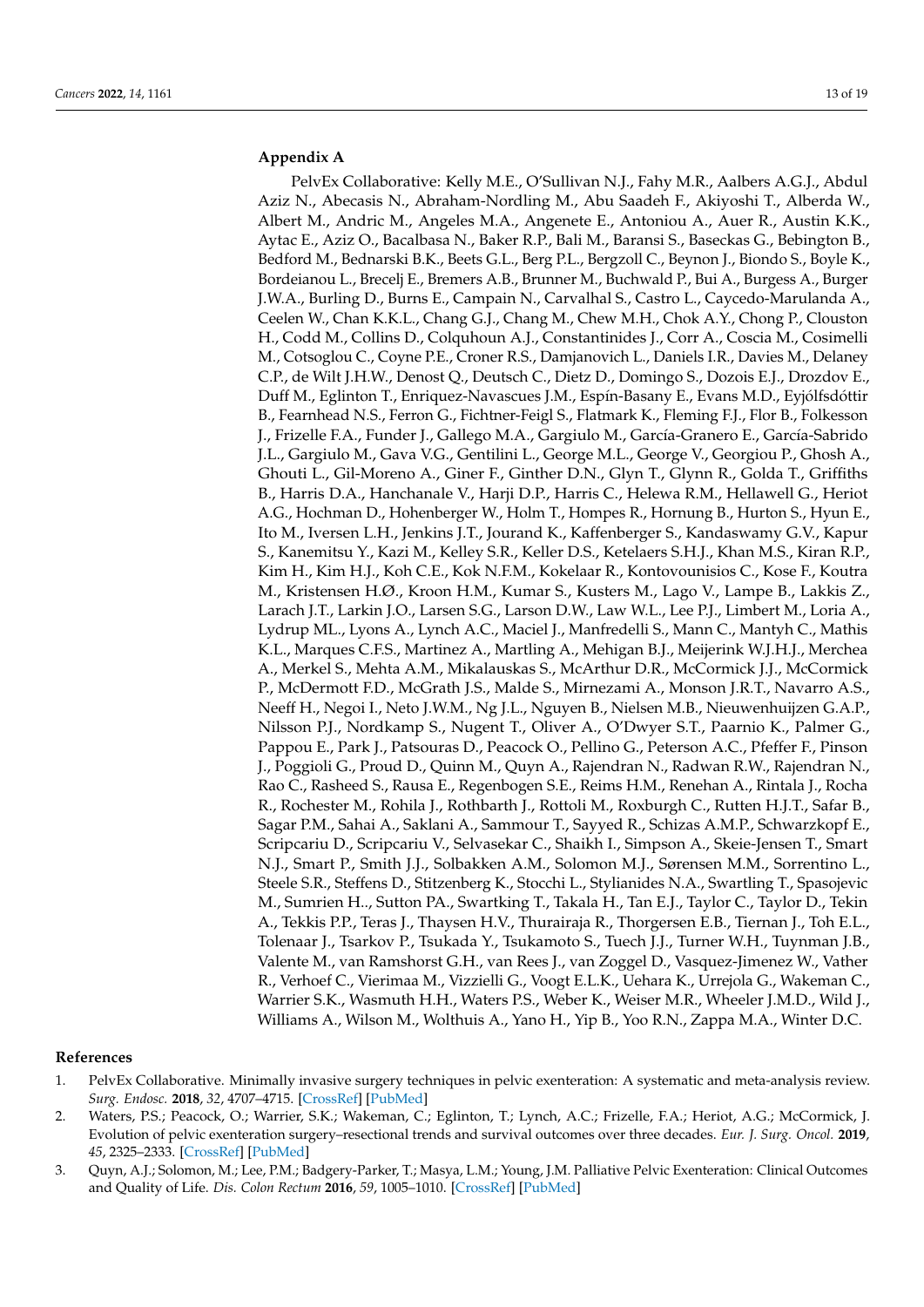- <span id="page-13-0"></span>4. Steffens, D.; Solomon, M.J.; Young, J.M.; Koh, C.; Venchiarutti, R.L.; Lee, P.; Austin, K. Cohort study of long-term survival and quality of life following pelvic exenteration. *BJS Open* **2018**, *2*, 328–335. [\[CrossRef\]](http://doi.org/10.1002/bjs5.75)
- <span id="page-13-1"></span>5. PelvEx Collaborative. Changing outcomes following pelvic exenteration for locally advanced and recurrent rectal cancer. *BJS Open* **2019**, *3*, 516–520. [\[CrossRef\]](http://doi.org/10.1002/bjs5.50153)
- 6. PelvEx Collaborative. The global cost of pelvic exenteration: In-hospital perioperative costs. *Br. J. Surg.* **2020**, *107*, e470–e471. [\[CrossRef\]](http://doi.org/10.1002/bjs.11924)
- <span id="page-13-20"></span>7. PelvEx Collaborative. Surgical and Survival Outcomes Following Pelvic Exenteration for Locally Advanced Primary Rectal Cancer: Results from an International Collaboration. *Ann. Surg.* **2019**, *269*, 315–321. [\[CrossRef\]](http://doi.org/10.1097/SLA.0000000000002528)
- <span id="page-13-2"></span>8. PelvEx Collaborative. Factors affecting outcomes following pelvic exenteration for locally recurrent rectal cancer. *Br. J. Surg.* **2018**, *105*, 650–657. [\[CrossRef\]](http://doi.org/10.1002/bjs.10734)
- <span id="page-13-3"></span>9. Burns, E.M.; Boyle, K.; Mirnezami, A.; Jenkins, J.T.; UK PEN (United Kingdom Pelvic Exenteration Network). The impact of COVID-19 on advanced colorectal cancer. *Colorectal Dis.* **2020**, *22*, 737–738. [\[CrossRef\]](http://doi.org/10.1111/codi.15185)
- <span id="page-13-4"></span>10. Zadnik, V.; Mihor, A.; Tomsic, S.; Zagar, T.; Bric, N.; Lokar, K.; Oblak, I. Impact of COVID-19 on cancer diagnosis and management in Slovenia—Preliminary results. *Radiol. Oncol.* **2020**, *54*, 329–334. [\[CrossRef\]](http://doi.org/10.2478/raon-2020-0048)
- <span id="page-13-5"></span>11. Englum, B.R.; Prasad, N.K.; Lake, R.E.; Mayorga-Carlin, M.; Turner, D.J.; Siddiqui, T.; Sorkin, J.D.; Lal, B.K. Impact of the COVID-19 pandemic on diagnosis of new cancers: A national multicenter study of the Veterans Affairs Healthcare System. *Cancer* **2021**, *128*, 1048–1056. [\[CrossRef\]](http://doi.org/10.1002/cncr.34011) [\[PubMed\]](http://www.ncbi.nlm.nih.gov/pubmed/34866184)
- <span id="page-13-6"></span>12. McCabe, R.; Schmit, N.; Christen, P.; D'Aeth, J.C.; Løchen, A.; Rizmie, D.; Nayagam, S.; Miraldo, M.; Aylin, P.; Bottle, A.; et al. Adapting hospital capacity to meet changing demands during the COVID-19 pandemic. *BMC Med.* **2020**, *18*, 329. [\[CrossRef\]](http://doi.org/10.1186/s12916-020-01781-w) [\[PubMed\]](http://www.ncbi.nlm.nih.gov/pubmed/33066777)
- <span id="page-13-7"></span>13. Solomon, M.J. Redefining the boundaries of advanced pelvic oncology surgery. *Br. J. Surg.* **2021**, *108*, 453–455. [\[CrossRef\]](http://doi.org/10.1093/bjs/znab047) [\[PubMed\]](http://www.ncbi.nlm.nih.gov/pubmed/33608731)
- <span id="page-13-8"></span>14. Kazi, M.; Sukumar, V.; Desouza, A.; Saklani, A. State-of-the-art surgery for recurrent and locally advanced rectal cancers. *Langenbeck's Arch. Surg.* **2021**, *406*, 1763–1774. [\[CrossRef\]](http://doi.org/10.1007/s00423-021-02285-8)
- <span id="page-13-13"></span>15. Antoch, G.; Vogt, F.M.; Freudenberg, L.S.; Nazaradeh, F.; Goehde, S.C.; Barkhausen, J.; Dahmen, G.; Bockisch, A.; Debatin, J.F.; Ruehm, S.G. Whole-Body Dual-Modality PET/CT and Whole-Body MRI for Tumor Staging in Oncology. *JAMA* **2003**, *290*, 3199–3206. [\[CrossRef\]](http://doi.org/10.1001/jama.290.24.3199)
- <span id="page-13-16"></span>16. Lee, C.U.; White, D.B.; Sykes, A.-M.G. Establishing a Chest MRI Practice and its Clinical Applications: Our Insight and Protocols. *J. Clin. Imaging Sci.* **2014**, *4*, 17. [\[CrossRef\]](http://doi.org/10.4103/2156-7514.129288)
- <span id="page-13-21"></span>17. Lau, Y.C.; Brown, K.G.M.; Lee, P. Pelvic exenteration for locally advanced and recurrent rectal cancer-how much more? *J. Gastrointest. Oncol.* **2019**, *10*, 1207–1214. [\[CrossRef\]](http://doi.org/10.21037/jgo.2019.01.21)
- <span id="page-13-9"></span>18. Wuisman, P.; Lieshout, O.; Sugihara, S.; van Dijk, M. Total Sacrectomy and Reconstruction. *Clin. Orthop. Relat. Res.* **2000**, *381*, 192–203. [\[CrossRef\]](http://doi.org/10.1097/00003086-200012000-00023)
- <span id="page-13-10"></span>19. Kasi, A.; Abbasi, S.; Handa, S.; Al-Rajabi, R.; Saeed, A.; Baranda, J.; Sun, W. Total Neoadjuvant Therapy vs Standard Therapy in Locally Advanced Rectal Cancer: A Systematic Review and Meta-analysis. *JAMA Netw. Open* **2020**, *3*, e2030097. [\[CrossRef\]](http://doi.org/10.1001/jamanetworkopen.2020.30097)
- <span id="page-13-11"></span>20. Xu, Q.; Sun, Z.; Li, X.; Ye, C.; Zhou, C.; Zhang, L.; Lu, G. Advanced gastric cancer: CT radiomics prediction and early detection of downstaging with neoadjuvant chemotherapy. *Eur. Radiol.* **2021**, *31*, 8765–8774. [\[CrossRef\]](http://doi.org/10.1007/s00330-021-07962-2)
- <span id="page-13-12"></span>21. Pusic, A.L.; Mehrara, B.J. Vaginal reconstruction: An algorithm approach to defect classification and flap reconstruction. *J. Surg. Oncol.* **2006**, *94*, 515–521. [\[CrossRef\]](http://doi.org/10.1002/jso.20489) [\[PubMed\]](http://www.ncbi.nlm.nih.gov/pubmed/17061272)
- <span id="page-13-14"></span>22. Schmidt, G.P.; Reiser, M.F.; Baur-Melnyk, A. Whole-body MRI for the staging and follow-up of patients with metastasis. *Eur. J. Radiol.* **2009**, *70*, 393–400. [\[CrossRef\]](http://doi.org/10.1016/j.ejrad.2009.03.045) [\[PubMed\]](http://www.ncbi.nlm.nih.gov/pubmed/19457631)
- <span id="page-13-15"></span>23. Ciliberto, M.; Maggi, F.; Treglia, G.; Padovano, F.; Calandriello, L.; Giordano, A.; Bonomo, L. Comparison between whole-body MRI and Fluorine-18-Fluorodeoxyglucose PET or PET/CT in oncology: A systematic review. *Radiol. Oncol.* **2013**, *47*, 206–218. [\[CrossRef\]](http://doi.org/10.2478/raon-2013-0007) [\[PubMed\]](http://www.ncbi.nlm.nih.gov/pubmed/24133384)
- <span id="page-13-17"></span>24. Tatli, S.; Mortele, K.J.; Breen, E.L.; Bleday, R.; Silverman, S.G. Local staging of rectal cancer using combined pelvic phased-array and endorectal coil MRI. *J. Magn. Reson. Imaging* **2006**, *23*, 534–540. [\[CrossRef\]](http://doi.org/10.1002/jmri.20533) [\[PubMed\]](http://www.ncbi.nlm.nih.gov/pubmed/16523466)
- <span id="page-13-18"></span>25. Drami, I.; Lord, A.; Sarmah, P.; Baker, R.; Daniels, I.; Boyle, K.; Griffiths, B.; Mohan, H.; Jenkins, J. Preoperative assessment and optimisation for pelvic exenteration in locally advanced and recurrent rectal cancer: A review. *Eur. J. Surg. Oncol.* **2021**, *in press*. [\[CrossRef\]](http://doi.org/10.1016/j.ejso.2021.11.007)
- <span id="page-13-19"></span>26. Kim, Y.H.; Kim, D.Y.; Kim, T.H.; Jung, K.H.; Chang, H.J.; Jeong, S.-Y.; Sohn, D.K.; Choi, H.S.; Ahn, J.B.; Lim, S.-B.; et al. Usefulness of magnetic resonance volumetric evaluation in predicting response to preoperative concurrent chemoradiotherapy in patients with resectable rectal cancer. *Int. J. Radiat. Oncol.* **2005**, *62*, 761–768. [\[CrossRef\]](http://doi.org/10.1016/j.ijrobp.2004.11.005)
- 27. Hartley, A.; Ho, K.F.; McConkey, C.; Geh, J.I. Pathological complete response following pre-operative chemoradiotherapy in rectal cancer: Analysis of phase II/III trials. *Br. J. Radiol.* **2005**, *78*, 934–938. [\[CrossRef\]](http://doi.org/10.1259/bjr/86650067)
- 28. Ryan, J.E.; Warrier, S.K.; Lynch, A.C.; Heriot, A.G. Assessing pathological complete response to neoadjuvant chemoradiotherapy in locally advanced rectal cancer: A systematic review. *Colorectal Dis.* **2015**, *17*, 849–861. [\[CrossRef\]](http://doi.org/10.1111/codi.13081)
- 29. Hoffmann, K.-T.; Rau, B.; Wust, P.; Stroszczynski, C.; Hünerbein, M.; Schneider, U.; Felix, R. Restaging of locally advanced carcinoma of the rectum with MR imaging after preoperative radio-chemotherapy plus regional hyperthermia. *Strahlenther. Onkol.* **2002**, *178*, 386–392. [\[CrossRef\]](http://doi.org/10.1007/s00066-002-0938-3)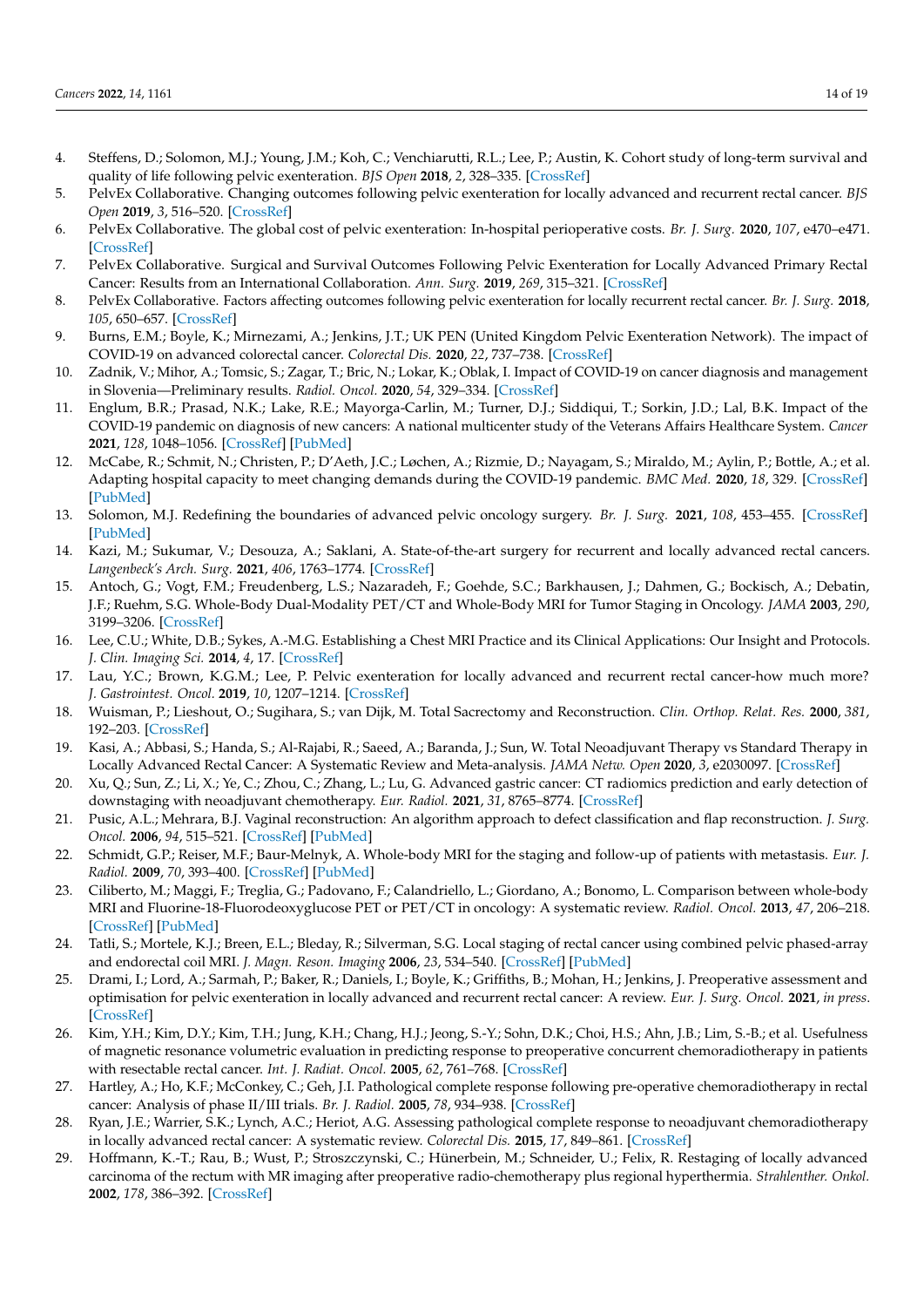- <span id="page-14-0"></span>30. Beyond TME Collaborative. Consensus statement on the multidisciplinary management of patients with recurrent and primary rectal cancer beyond total mesorectal excision planes. *Br. J. Surg.* **2013**, *100*, 1009–1014. [\[CrossRef\]](http://doi.org/10.1002/bjs.9192)
- <span id="page-14-1"></span>31. Akash, M.; Mehta, D.B.; Jenkins, J.T. Preoperative Assessment of Tumor Anatomy and Surgical Resectability. *Surg. Manag. Adv. Pelvic Cancer* **2021**, 17–31. [\[CrossRef\]](http://doi.org/10.1002/9781119518495.ch3)
- <span id="page-14-2"></span>32. Liu, S.; Jiang, T.; Xiao, L.; Yang, S.; Liu, Q.; Gao, Y.; Chen, G.; Xiao, W. Total Neoadjuvant Therapy (TNT) versus Standard Neoadjuvant Chemoradiotherapy for Locally Advanced Rectal Cancer: A Systematic Review and Meta-Analysis. *Oncologist* **2021**, *26*, e1555–e1566. [\[CrossRef\]](http://doi.org/10.1002/onco.13824) [\[PubMed\]](http://www.ncbi.nlm.nih.gov/pubmed/33987952)
- <span id="page-14-3"></span>33. Petrelli, F.; Trevisan, F.; Cabiddu, M.; Sgroi, G.; Bruschieri, L.; Rausa, E.; Ghidini, M.; Turati, L. Total Neoadjuvant Therapy in Rectal Cancer: A Systematic Review and Meta-analysis of Treatment Outcomes. *Ann. Surg.* **2020**, *271*, 440–448. [\[CrossRef\]](http://doi.org/10.1097/SLA.0000000000003471) [\[PubMed\]](http://www.ncbi.nlm.nih.gov/pubmed/31318794)
- <span id="page-14-4"></span>34. Denost, Q.; Frison, E.; Salut, C.; Sitta, R.; Rullier, A.; Harji, D.; Maillou-Martinaud, H.; Rullier, E.; Smith, D.; Vendrely, V.; et al. A phase III randomized trial evaluating chemotherapy followed by pelvic reirradiation versus chemotherapy alone as preoperative treatment for locally recurrent rectal cancer—GRECCAR 15 trial protocol. *Colorectal Dis.* **2021**, *23*, 1909–1918. [\[CrossRef\]](http://doi.org/10.1111/codi.15670)
- <span id="page-14-5"></span>35. Douglas, J.K.; Callahan, R.E.; Hothem, Z.A.; Cousineau, C.S.; Kawak, S.; Thibodeau, B.J.; Bergeron, S.; Li, W.; Peeples, C.E.; Wasvary, H.J. Genomic variation as a marker of response to neoadjuvant therapy in locally advanced rectal cancer. *Mol. Cell. Oncol.* **2020**, *7*, 1716618. [\[CrossRef\]](http://doi.org/10.1080/23723556.2020.1716618)
- <span id="page-14-6"></span>36. Toomey, S.; Gunther, J.; Carr, A.; Weksberg, D.C.; Thomas, V.; Salvucci, M.; Bacon, O.; Sherif, E.-M.; Fay, J.; Kay, E.W.; et al. Genomic and Transcriptomic Characterisation of Response to Neoadjuvant Chemoradiotherapy in Locally Advanced Rectal Cancer. *Cancers* **2020**, *12*, 1808. [\[CrossRef\]](http://doi.org/10.3390/cancers12071808)
- <span id="page-14-7"></span>37. He, S.; Hu, D.; Feng, H.; Xue, Y.; Jin, J.; Wang, X. Efficacy of immunotherapy with PD-1 inhibitor in colorectal cancer: A meta-analysis. *J. Comp. Eff. Res.* **2020**, *9*, 1285–1292. [\[CrossRef\]](http://doi.org/10.2217/cer-2020-0040)
- <span id="page-14-8"></span>38. Chalabi, M.; Fanchi, L.F.; Dijkstra, K.K.; Berg, J.G.V.D.; Aalbers, A.G.; Sikorska, K.; Lopez-Yurda, M.; Grootscholten, C.; Beets, G.L.; Snaebjornsson, P.; et al. Neoadjuvant immunotherapy leads to pathological responses in MMR-proficient and MMR-deficient early-stage colon cancers. *Nat. Med.* **2020**, *26*, 566–576. [\[CrossRef\]](http://doi.org/10.1038/s41591-020-0805-8)
- <span id="page-14-9"></span>39. Oliveira, A.F.; Bretes, L.; Furtado, I. Review of PD-1/PD-L1 Inhibitors in Metastatic dMMR/MSI-H Colorectal Cancer. *Front. Oncol.* **2019**, *9*, 396. [\[CrossRef\]](http://doi.org/10.3389/fonc.2019.00396)
- <span id="page-14-10"></span>40. PelvEx Collaborative. Perioperative management and anaesthetic considerations in pelvic exenterations using Delphi methodology: Results from the PelvEx Collaborative. *BJS Open* **2021**, *5*, zraa055. [\[CrossRef\]](http://doi.org/10.1093/bjsopen/zraa055)
- <span id="page-14-11"></span>41. Cabilan, C.; Hines, S.; Munday, J. The effectiveness of prehabilitation or preoperative exercise for surgical patients: A systematic review. *JBI Database Syst. Rev. Implement. Rep.* **2015**, *13*, 146–187. [\[CrossRef\]](http://doi.org/10.11124/jbisrir-2015-1885)
- <span id="page-14-12"></span>42. Lambert, J.; Hayes, L.; Keegan, T.; Subar, D.; Gaffney, C. Response to the Comment on "The Impact of Prehabilitation on Patient Outcomes in Hepatobiliary, Colorectal and Upper Gastrointestinal Cancer Surgery: A PRISMA-Accordant Meta-analysis". *Ann. Surg.* **2021**, *274*, e932–e933. [\[CrossRef\]](http://doi.org/10.1097/SLA.0000000000005083)
- <span id="page-14-13"></span>43. Lai, C.W.; Minto, G.; Challand, C.P.; Hosie, K.B.; Sneyd, J.R.; Creanor, S.; Struthers, R.A. Patients' inability to perform a preoperative cardiopulmonary exercise test or demonstrate an anaerobic threshold is associated with inferior outcomes after major colorectal surgery. *Br. J. Anaesth.* **2013**, *111*, 607–611. [\[CrossRef\]](http://doi.org/10.1093/bja/aet193)
- <span id="page-14-14"></span>44. Levett, D.; Jack, S.; Swart, M.; Carlisle, J.; Wilson, J.; Snowden, C.; Riley, M.; Danjoux, G.; Ward, S.; Older, P.; et al. Perioperative cardiopulmonary exercise testing (CPET): Consensus clinical guidelines on indications, organization, conduct, and physiological interpretation. *Br. J. Anaesth.* **2018**, *120*, 484–500. [\[CrossRef\]](http://doi.org/10.1016/j.bja.2017.10.020)
- <span id="page-14-15"></span>45. Steenhagen, E. Preoperative nutritional optimization of esophageal cancer patients. *J. Thorac. Dis.* **2019**, *11*, S645–S653. [\[CrossRef\]](http://doi.org/10.21037/jtd.2018.11.33)
- <span id="page-14-16"></span>46. Daly, J.M.; Lieberman, M.D.; Goldfine, J.; Shou, J.; Weintraub, F.; Rosato, E.F.; Lavin, P. Enteral nutrition with supplemental arginine, RNA, and omega-3 fatty acids in patients after operation: Immunologic, metabolic, and clinical outcome. *Surgery* **1992**, *112*, 56–67.
- <span id="page-14-17"></span>47. Andreyev, H.J.; Norman, A.R.; Oates, J.; Cunningham, D. Why do patients with weight loss have a worse outcome when undergoing chemotherapy for gastrointestinal malignancies? *Eur. J. Cancer* **1998**, *34*, 503–509. [\[CrossRef\]](http://doi.org/10.1016/S0959-8049(97)10090-9)
- <span id="page-14-18"></span>48. Huddy, J.R.; Huddy, F.M.S.; Markar, S.R.; Tucker, O. Nutritional optimization during neoadjuvant therapy prior to surgical resection of esophageal cancer-a narrative review. *Dis. Esophagus* **2018**, *31*, dox110. [\[CrossRef\]](http://doi.org/10.1093/dote/dox110)
- <span id="page-14-19"></span>49. PelvEx Collaborative. Palliative pelvic exenteration: A systematic review of patient-centered outcomes. *Eur. J. Surg. Oncol.* **2019**, *45*, 1787–1795. [\[CrossRef\]](http://doi.org/10.1016/j.ejso.2019.06.011)
- 50. PelvEx Collaborative. Predicting outcomes of pelvic exenteration using machine learning. *Colorectal Dis.* **2020**, *22*, 1933–1940. [\[CrossRef\]](http://doi.org/10.1111/codi.15235)
- <span id="page-14-22"></span>51. PelvEx Collaborative. Management strategies for patients with advanced rectal cancer and liver metastases using modified Delphi methodology: Results from the PelvEx Collaborative. *Colorectal Dis.* **2020**, *22*, 1184–1188. [\[CrossRef\]](http://doi.org/10.1111/codi.15007)
- <span id="page-14-21"></span>52. PelvEx Collaborative. Simultaneous pelvic exenteration and liver resection for primary rectal cancer with synchronous liver metastases: Results from the PelvEx Collaborative. *Colorectal Dis.* **2020**, *22*, 1258–1262. [\[CrossRef\]](http://doi.org/10.1111/codi.15064)
- 53. PelvExCollaborative. Pelvic Exenteration for Advanced Nonrectal Pelvic Malignancy. *Ann. Surg.* **2019**, *270*, 899–905. [\[CrossRef\]](http://doi.org/10.1097/SLA.0000000000003533)
- <span id="page-14-20"></span>54. Solomon, M.J.; Brown, K.G.M.; Koh, C.E.; Lee, P.; Austin, K.K.S.; Masya, L. Lateral pelvic compartment excision during pelvic exenteration. *Br. J. Surg.* **2015**, *102*, 1710–1717. [\[CrossRef\]](http://doi.org/10.1002/bjs.9915)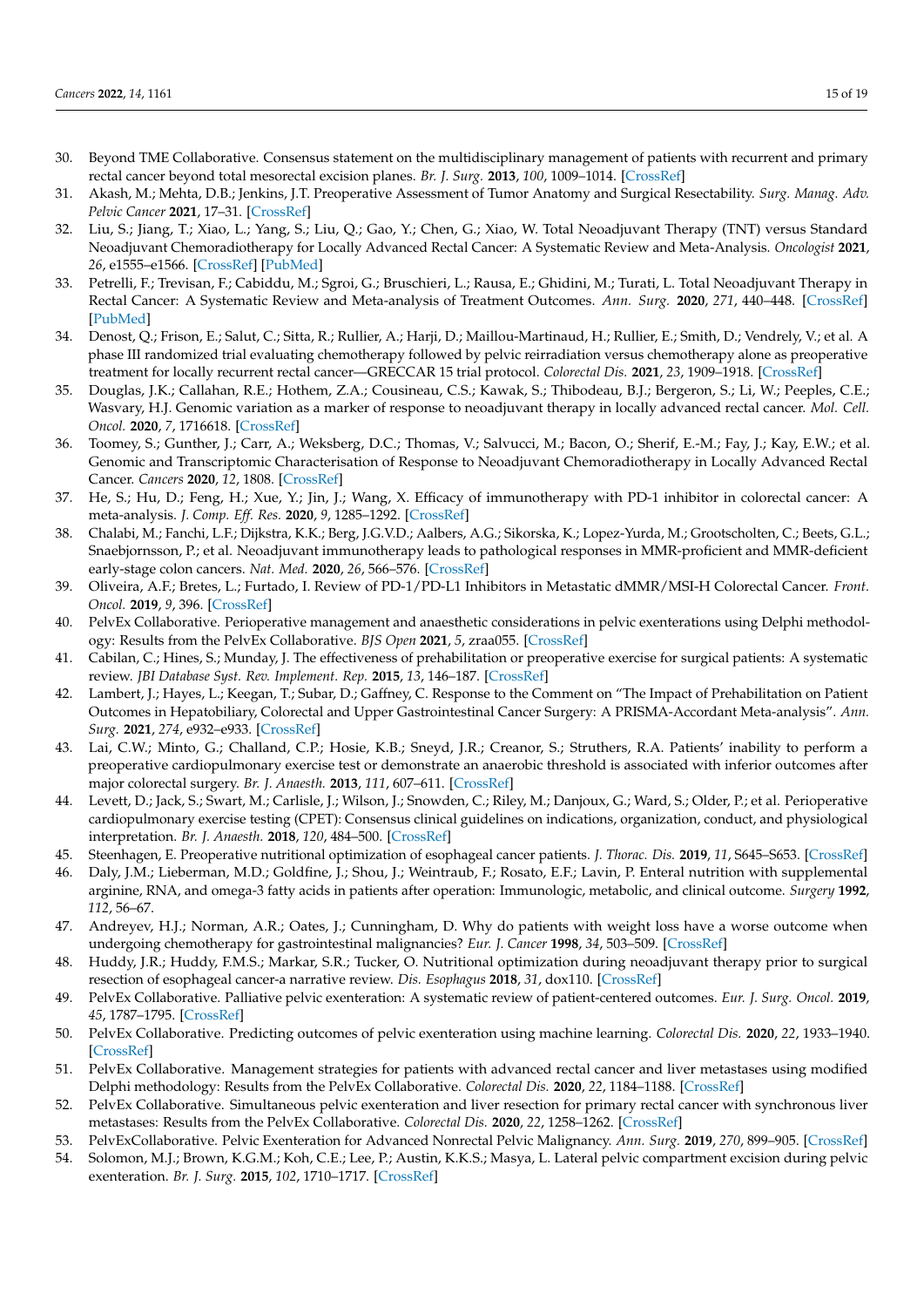- <span id="page-15-0"></span>55. Solomon, M.J.; Brown, K.G.M. Extended Radical Resection: The Standard of Care for Patients with Advanced Pelvic Malignancy. *Ann. Surg. Oncol.* **2019**, *27*, 323–324. [\[CrossRef\]](http://doi.org/10.1245/s10434-019-07817-7)
- <span id="page-15-1"></span>56. Lau, Y.C.; Jongerius, K.; Wakeman, C.; Heriot, A.G.; Solomon, M.J.; Sagar, P.M.; Tekkis, P.P.; Frizelle, F.A. Influence of the level of sacrectomy on survival in patients with locally advanced and recurrent rectal cancer. *Br. J. Surg.* **2019**, *106*, 484–490. [\[CrossRef\]](http://doi.org/10.1002/bjs.11048)
- <span id="page-15-2"></span>57. You, Y.N.; Skibber, J.M.; Hu, C.; Crane, C.H.; Das, P.; Kopetz, S.; Eng, C.; Feig, B.W.; Rodriguez-Bigas, M.A.; Chang, G.J. Impact of multimodal therapy in locally recurrent rectal cancer. *Br. J. Surg.* **2016**, *103*, 753–762. [\[CrossRef\]](http://doi.org/10.1002/bjs.10079)
- 58. Yang, T.X.; Morris, D.L.; Chua, T.C. Pelvic exenteration for rectal cancer: A systematic review. *Dis Colon Rectum.* **2013**, *56*, 519–531. [\[CrossRef\]](http://doi.org/10.1097/DCR.0b013e31827a7868)
- <span id="page-15-3"></span>59. Harris, C.; Solomon, M.; Heriot, A.G.; Sagar, P.M.; Tekkis, P.P.; Dixon, L.; Pascoe, R.; Dobbs, B.R.; Frampton, C.M.; Harji, D.P.; et al. The Outcomes and Patterns of Treatment Failure After Surgery for Locally Recurrent Rectal Cancer. *Ann. Surg.* **2016**, *264*, 323–329. [\[CrossRef\]](http://doi.org/10.1097/SLA.0000000000001524)
- <span id="page-15-4"></span>60. Brown, K.G.; Solomon, M.; Koh, C.E. Pelvic Exenteration Surgery: The Evolution of Radical Surgical Techniques for Advanced and Recurrent Pelvic Malignancy. *Dis. Colon Rectum* **2017**, *60*, 745–754. [\[CrossRef\]](http://doi.org/10.1097/DCR.0000000000000839)
- <span id="page-15-5"></span>61. Shaikh, I.; Holloway, I.; Aston, W.; Littler, S.; Burling, D.; Antoniou, A.; Jenkins, J.T.; Complex Cancer Clinic St Mark's Hospital London. High subcortical sacrectomy: A novel approach to facilitate complete resection of locally advanced and recurrent rectal cancer with high (S1–S2) sacral extension. *Colorectal Dis.* **2015**, *18*, 386–392. [\[CrossRef\]](http://doi.org/10.1111/codi.13226)
- <span id="page-15-6"></span>62. Lee, P.; Tan, W.J.; Brown, K.G.M.; Solomon, M.J. Addressing the empty pelvic syndrome following total pelvic exenteration: Does mesh reconstruction help? *Colorectal Dis.* **2019**, *21*, 365–369. [\[CrossRef\]](http://doi.org/10.1111/codi.14523)
- <span id="page-15-7"></span>63. Austin, K.K.S.; Solomon, M. Pelvic Exenteration with En Bloc Iliac Vessel Resection for Lateral Pelvic Wall Involvement. *Dis. Colon Rectum* **2009**, *52*, 1223–1233. [\[CrossRef\]](http://doi.org/10.1007/DCR.0b013e3181a73f48)
- <span id="page-15-8"></span>64. Brown, K.G.M.; Solomon, M.J.; Lau, Y.C.; Steffens, D.; Austin, K.K.S.; Lee, P.J. Sciatic and Femoral Nerve Resection During Extended Radical Surgery for Advanced Pelvic Tumours: Long-term Survival, Functional, and Quality-of-life Outcomes. *Ann. Surg.* **2021**, *273*, 982–988. [\[CrossRef\]](http://doi.org/10.1097/SLA.0000000000003390)
- <span id="page-15-10"></span>65. Peacock, O.; Smith, N.; Waters, P.S.; Cheung, F.; McCormick, J.J.; Warrier, S.K.; Wagner, T.; Heriot, A.G. Outcomes of extended radical resections for locally advanced and recurrent pelvic malignancy involving the aortoiliac axis. *Colorectal Dis.* **2020**, *22*, 818–823. [\[CrossRef\]](http://doi.org/10.1111/codi.14969)
- <span id="page-15-9"></span>66. Grimes, W.R.; Stratton, M. *Pelvic Exenteration*; StatPearls: Treasure Island, FL, USA, 2021.
- <span id="page-15-11"></span>67. Mirnezami, R.; Chang, G.J.; Das, P.; Chandrakumaran, K.; Tekkis, P.; Darzi, A.; Mirnezami, A.H. Intraoperative radiotherapy in colorectal cancer: Systematic review and meta-analysis of techniques, long-term outcomes, and complications. *Surg. Oncol.* **2012**, *22*, 22–35. [\[CrossRef\]](http://doi.org/10.1016/j.suronc.2012.11.001)
- <span id="page-15-12"></span>68. Haddock, M.G. Intraoperative radiation therapy for colon and rectal cancers: A clinical review. *Radiat. Oncol.* **2017**, *12*, 11. [\[CrossRef\]](http://doi.org/10.1186/s13014-016-0752-1)
- <span id="page-15-13"></span>69. Hyngstrom, J.R.; Tzeng, C.W.; Beddar, S.; Das, P.; Krishnan, S.; Delclos, M.E.; Crane, C.H.; Chang, G.J.; You, Y.N.; Feig, B.W.; et al. Intraoperative radiation therapy for locally advanced primary and recurrent colorectal cancer: Ten-year institutional experience. *J. Surg. Oncol.* **2014**, *109*, 652–658. [\[CrossRef\]](http://doi.org/10.1002/jso.23570)
- <span id="page-15-14"></span>70. Mirnezami, R. Multivisceral Resection of Advanced Pelvic Tumors: From Planning to Implementation. *Clin. Colon Rectal Surg.* **2020**, *33*, 268–278. [\[CrossRef\]](http://doi.org/10.1055/s-0040-1713744)
- <span id="page-15-15"></span>71. Franko, J.; Shi, Q.; Goldman, C.D.; Pockaj, B.A.; Nelson, G.D.; Goldberg, R.M.; Pitot, H.C.; Grothey, A.; Alberts, S.R.; Sargent, D. Treatment of Colorectal Peritoneal Carcinomatosis with Systemic Chemotherapy: A Pooled Analysis of North Central Cancer Treatment Group Phase III Trials N9741 and N9841. *J. Clin. Oncol.* **2012**, *30*, 263–267. [\[CrossRef\]](http://doi.org/10.1200/JCO.2011.37.1039)
- <span id="page-15-16"></span>72. Tavernier, C.; Passot, G.; Vassal, O.; Allaouchiche, B.; Decullier, E.; Bakrin, N.; Alyami, M.; Davigo, A.; Bonnet, J.-M.; Louzier, V.; et al. Pressurized intraperitoneal aerosol chemotherapy (PIPAC) might increase the risk of anastomotic leakage compared to HIPEC: An experimental study. *Surg. Endosc.* **2019**, *34*, 2939–2946. [\[CrossRef\]](http://doi.org/10.1007/s00464-019-07076-3) [\[PubMed\]](http://www.ncbi.nlm.nih.gov/pubmed/31456025)
- <span id="page-15-17"></span>73. Brown, K.G.M.; Ansari, N.; Solomon, M.J.; Austin, K.K.S.; Hamilton, A.E.R.; Young, C.J. Pelvic exenteration combined with cytoreductive surgery and hyperthermic intraperitoneal chemotherapy for advanced primary or recurrent colorectal cancer with peritoneal metastases. *Colorectal Dis.* **2020**, *23*, 186–191. [\[CrossRef\]](http://doi.org/10.1111/codi.15378)
- <span id="page-15-18"></span>74. Tuech, J.-J.; Pinson, J.; Nouhaud, F.-X.; Wood, G.; Clavier, T.; Sabourin, J.-C.; Di Fiore, F.; Monge, M.; Papet, E.; Coget, J. Total Pelvic Exenteration, Cytoreductive Surgery, and Hyperthermic Intraperitoneal Chemotherapy for Rectal Cancer with Associate Peritoneal Metastases: Surgical Strategies to Optimize Safety. *Cancers* **2020**, *12*, 3478. [\[CrossRef\]](http://doi.org/10.3390/cancers12113478) [\[PubMed\]](http://www.ncbi.nlm.nih.gov/pubmed/33238384)
- <span id="page-15-19"></span>75. Shinde, R.S.; Acharya, R.; Kumar, N.A.; Solanki, S.; DeSouza, A.; Saklani, A. Pelvic Exenteration with Cytoreductive Surgery and Hyperthermic Intraperitoneal Chemotherapy (CRS + HIPEC) for Rectal Cancer-Case Series with Review of Literature. *Indian J. Surg. Oncol.* **2019**, *10*, 80–83. [\[CrossRef\]](http://doi.org/10.1007/s13193-019-00882-0) [\[PubMed\]](http://www.ncbi.nlm.nih.gov/pubmed/30886498)
- <span id="page-15-20"></span>76. Quénet, F.; Elias, D.; Roca, L.; Goéré, D.; Ghouti, L.; Pocard, M.; Facy, O.; Arvieux, C.; Lorimier, G.; Pezet, D.; et al. Cytoreductive surgery plus hyperthermic intraperitoneal chemotherapy versus cytoreductive surgery alone for colorectal peritoneal metastases (PRODIGE 7): A multicentre, randomised, open-label, phase 3 trial. *Lancet Oncol.* **2021**, *22*, 256–266. [\[CrossRef\]](http://doi.org/10.1016/S1470-2045(20)30599-4)
- <span id="page-15-21"></span>77. Flood, M.P.; Waters, P.S.; Soucisse, M.; Ramsay, R.; Michael, M.; McCormick, J.J.; Warrier, S.; Heriot, A. Pelvic exenteration, cytoreductive surgery, and hyperthermic intraperitoneal chemotherapy for peritoneal surface malignancy: Experience and outcomes from an exenterative and peritonectomy unit. *Langenbeck's Arch. Surg.* **2021**, *406*, 2807–2815. [\[CrossRef\]](http://doi.org/10.1007/s00423-021-02323-5)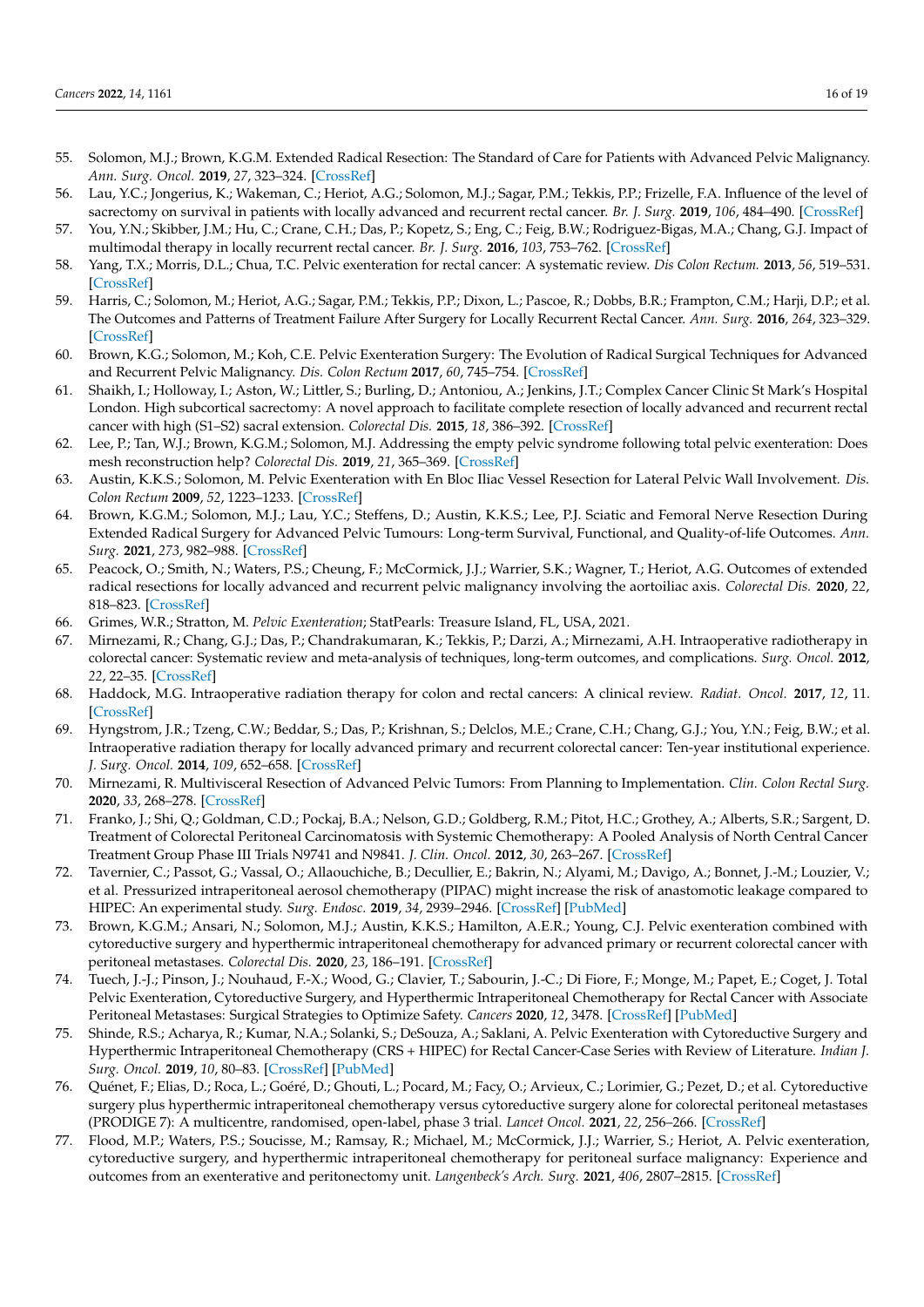- <span id="page-16-0"></span>78. Kelly, M.; Spolverato, G.; Le, G.; Mavros, M.; Doyle, F.; Pawlik, T.; Winter, D. Synchronous colorectal liver metastasis: A network meta-analysis review comparing classical, combined, and liver-first surgical strategies. *J. Surg. Oncol.* **2014**, *111*, 341–351. [\[CrossRef\]](http://doi.org/10.1002/jso.23819)
- <span id="page-16-1"></span>79. Heinrich, S.; Lang, H. Liver metastases from colorectal cancer: Technique of liver resection. *J. Surg. Oncol.* **2012**, *107*, 579–584. [\[CrossRef\]](http://doi.org/10.1002/jso.23138)
- <span id="page-16-2"></span>80. Ratnayake, C.B.B.; Wells, C.I.; Atherton, P.; Hammond, J.S.; White, S.; French, J.J.; Manas, D.; Pandanaboyana, S. Meta-analysis of survival outcomes following surgical and non surgical treatments for colorectal cancer metastasis to the lung. *ANZ J. Surg.* **2020**, *91*, 255–263. [\[CrossRef\]](http://doi.org/10.1111/ans.16383)
- <span id="page-16-3"></span>81. Lumachi, F.; Chiara, G.B.; Tozzoli, R.; Del Contea, A.; Basso, S.M.M. Factors Affecting Survival in Patients with Lung Metastases from Colorectal Cancer. A Short Meta-analysis. *Anticancer Res.* **2016**, *36*, 13–19.
- <span id="page-16-4"></span>82. Nicosia, L.; Franceschini, D.; Perrone-Congedi, F.; Casamassima, F.; Gerardi, M.A.; Rigo, M.; Mazzola, R.; Perna, M.; Scotti, V.; Fodor, A.; et al. A multicenter LArge retrospectIve daTabase on the personalization of stereotactic ABlative radiotherapy use in lung metastases from colon-rectal cancer: The LaIT-SABR study. *Radiother. Oncol.* **2021**, *166*, 92–99. [\[CrossRef\]](http://doi.org/10.1016/j.radonc.2021.10.023) [\[PubMed\]](http://www.ncbi.nlm.nih.gov/pubmed/34748855)
- <span id="page-16-5"></span>83. Lee, K.-Y.; Lau, J.; Siew, B.-E.; Chua, Y.-K.; Lim, Y.-X.; Lim, X.-Y.; Chong, C.-S.; Tan, K.-K. Does pulmonary metastasectomy of colorectal metastases translate to better survival? A systematic review. *Ann. Acad. Med. Singap.* **2021**, *50*, 773–781. [\[CrossRef\]](http://doi.org/10.47102/annals-acadmedsg.2021255)
- <span id="page-16-6"></span>84. Williams, M.; Perera, M.; Nouhaud, F.-X.; Coughlin, G. Robotic pelvic exenteration and extended pelvic resections for locally advanced or synchronous rectal and urological malignancy. *Investig. Clin. Urol.* **2021**, *62*, 111–120. [\[CrossRef\]](http://doi.org/10.4111/icu.20200176) [\[PubMed\]](http://www.ncbi.nlm.nih.gov/pubmed/33381928)
- <span id="page-16-7"></span>85. Lawande, A.; Kenawadekar, R.; Desai, R.; Malireddy, C.; Nallapothula, K.; Puntambekar, S.P. Robotic total pelvic exenteration. *J. Robot. Surg.* **2013**, *8*, 93–96. [\[CrossRef\]](http://doi.org/10.1007/s11701-013-0404-5) [\[PubMed\]](http://www.ncbi.nlm.nih.gov/pubmed/27637247)
- <span id="page-16-8"></span>86. Smith, N.; Murphy, D.G.; Lawrentschuk, N.; McCormick, J.; Heriot, A.; Warrier, S.; Lynch, A.C. Robotic multivisceral pelvic resection: Experience from an exenteration unit. *Tech. Coloproctol.* **2020**, *24*, 1145–1153. [\[CrossRef\]](http://doi.org/10.1007/s10151-020-02290-x) [\[PubMed\]](http://www.ncbi.nlm.nih.gov/pubmed/32662050)
- 87. Heah, N.H.; Wong, K.Y. Feasibility of robotic assisted bladder sparing pelvic exenteration for locally advanced rectal cancer: A single institution case series. *World J. Gastrointest. Surg.* **2020**, *12*, 190–196. [\[CrossRef\]](http://doi.org/10.4240/wjgs.v12.i4.190) [\[PubMed\]](http://www.ncbi.nlm.nih.gov/pubmed/32426098)
- 88. Raj Kumar, B.; Bankar, S.; Pandey, D.; Rohila, J.; Prakash, G.; Bakshi, G.; de Souza, A.; Saklani, A. Abdominoperineal excision with prostatectomy in T4 rectal cancer-bladder-sparing robotic pelvic exenteration—A video vignette. *Colorectal Dis.* **2020**, *22*, 1786–1787. [\[CrossRef\]](http://doi.org/10.1111/codi.15200)
- 89. Shin, U.S.; You, Y.N.; Nguyen, A.T.; Bednarski, B.K.; Messick, C.; Maru, D.M.; Dean, E.M.; Hu, C.-Y.; Chang, G.J. Oncologic Outcomes of Extended Robotic Resection for Rectal Cancer. *Ann. Surg. Oncol.* **2016**, *23*, 2249–2257. [\[CrossRef\]](http://doi.org/10.1245/s10434-016-5117-3)
- 90. Winters, B.R.; Mann, G.N.; Louie, O.; Wright, J.L. Robotic Total Pelvic Exenteration with Laparoscopic Rectus Flap: Initial Experience. *Case Rep. Surg.* **2015**, *2015*, 835425. [\[CrossRef\]](http://doi.org/10.1155/2015/835425)
- <span id="page-16-9"></span>91. Shin, J.W.; Kim, J.; Kwak, J.M.; Hara, M.; Cheon, J.; Kang, S.H.; Kang, S.G.; Stevenson, A.R.L.; Coughlin, G.; Kim, S.H. First report: Robotic pelvic exenteration for locally advanced rectal cancer. *Colorectal Dis.* **2013**, *16*, O9–O14. [\[CrossRef\]](http://doi.org/10.1111/codi.12446)
- <span id="page-16-10"></span>92. Pokharkar, A.; Kammar, P.; D'Souza, A.; Bhamre, R.; Sugoor, P.; Saklani, A. Laparoscopic Pelvic Exenteration for Locally Advanced Rectal Cancer, Technique and Short-Term Outcomes. *J. Laparoendosc. Adv. Surg. Tech.* **2018**, *28*, 1489–1494. [\[CrossRef\]](http://doi.org/10.1089/lap.2018.0147) [\[PubMed\]](http://www.ncbi.nlm.nih.gov/pubmed/29741977)
- <span id="page-16-11"></span>93. Chang, T.; Chok, A.; Tan, D.; Rogers, A.; Rasheed, S.; Tekkis, P.; Kontovounisios, C. The Emerging Role of Robotics in Pelvic Exenteration Surgery for Locally Advanced Rectal Cancer: A Narrative Review. *J. Clin. Med.* **2021**, *10*, 1518. [\[CrossRef\]](http://doi.org/10.3390/jcm10071518) [\[PubMed\]](http://www.ncbi.nlm.nih.gov/pubmed/33916490)
- <span id="page-16-12"></span>94. Lee, Y.-J.; Berg, N.S.V.D.; Orosco, R.K.; Rosenthal, E.L.; Sorger, J.M. A narrative review of fluorescence imaging in robotic-assisted surgery. *Laparosc. Surg.* **2021**, *5*, 31. [\[CrossRef\]](http://doi.org/10.21037/ls-20-98)
- <span id="page-16-13"></span>95. Shirk, J.D.; Kwan, L.; Saigal, C. The Use of 3-Dimensional, Virtual Reality Models for Surgical Planning of Robotic Partial Nephrectomy. *Urology* **2019**, *125*, 92–97. [\[CrossRef\]](http://doi.org/10.1016/j.urology.2018.12.026) [\[PubMed\]](http://www.ncbi.nlm.nih.gov/pubmed/30597166)
- <span id="page-16-14"></span>96. Atallah, S.; Parra-Davila, E.; Melani, A.G.F.; Romagnolo, L.G.; Larach, S.W.; Marescaux, J. Robotic-assisted stereotactic real-time navigation: Initial clinical experience and feasibility for rectal cancer surgery. *Tech. Coloproctol.* **2019**, *23*, 53–63. [\[CrossRef\]](http://doi.org/10.1007/s10151-018-1914-y) [\[PubMed\]](http://www.ncbi.nlm.nih.gov/pubmed/30656579)
- <span id="page-16-15"></span>97. Griffin, N.; Rabouhans, J.; Grant, L.A.; Ng, R.L.H.; Ross, D.; Roblin, P.; George, M.L. Pelvi-perineal flap reconstruction: Normal imaging appearances and post-operative complications on cross-sectional imaging. *Insights Imaging* **2011**, *2*, 215–223. [\[CrossRef\]](http://doi.org/10.1007/s13244-011-0070-y)
- <span id="page-16-16"></span>98. Sagebiel, T.L.; Faria, S.C.; Balachandran, A.; Butler, C.E.; Garvey, P.B.; Bhosale, P.R. Pelvic Reconstruction with Pedicled Thigh Flaps: Indications, Surgical Techniques, and Postoperative Imaging. *Am. J. Roentgenol.* **2014**, *202*, 593–601. [\[CrossRef\]](http://doi.org/10.2214/AJR.13.11394)
- <span id="page-16-17"></span>99. Küntscher, M.V.; Mansouri, S.; Noack, N.; Hartmann, B. Versatility of vertical rectus abdominis musculocutaneous flaps. *Microsurgery* **2006**, *26*, 363–369. [\[CrossRef\]](http://doi.org/10.1002/micr.20253)
- <span id="page-16-18"></span>100. Johnson, Y.Y.L.; West, M.M.A.; Gould, L.E.; Drami, I.I.; Behrenbruch, C.C.; Burns, E.E.M.; Mirnezami, A.A.H.; Jenkins, J.J.T. Empty pelvis syndrome: A systematic review of reconstruction techniques and their associated complications. *Colorectal Dis.* **2021**, *24*, 16–26. [\[CrossRef\]](http://doi.org/10.1111/codi.15956)
- <span id="page-16-19"></span>101. Bederman, S.S.; Shah, K.N.; Hassan, J.M.; Hoang, B.H.; Kiester, P.D.; Bhatia, N.N. Surgical techniques for spinopelvic reconstruction following total sacrectomy: A systematic review. *Eur. Spine J.* **2013**, *23*, 305–319. [\[CrossRef\]](http://doi.org/10.1007/s00586-013-3075-z)
- <span id="page-16-20"></span>102. Peacock, O.; Smith, N.; Waters, P.S.; Cheung, F.P.-Y.; McCormick, J.J.; Warrier, S.K.; Wagner, T.; Heriot, A.G. Preemptive Femoral-Femoral Crossover Grafting of Artery and Vein Before Pelvic Exenterative Surgery for Locally Advanced and Recurrent Pelvic Malignancy Involving the Aortoiliac Axis. *Dis. Colon Rectum* **2020**, *64*, e2–e5. [\[CrossRef\]](http://doi.org/10.1097/DCR.0000000000001819)
- <span id="page-16-21"></span>103. Hope, J.M.; Pothuri, B. The Role of Palliative Surgery in Gynecologic Cancer Cases. *Oncologist* **2013**, *18*, 73–79. [\[CrossRef\]](http://doi.org/10.1634/theoncologist.2012-0328)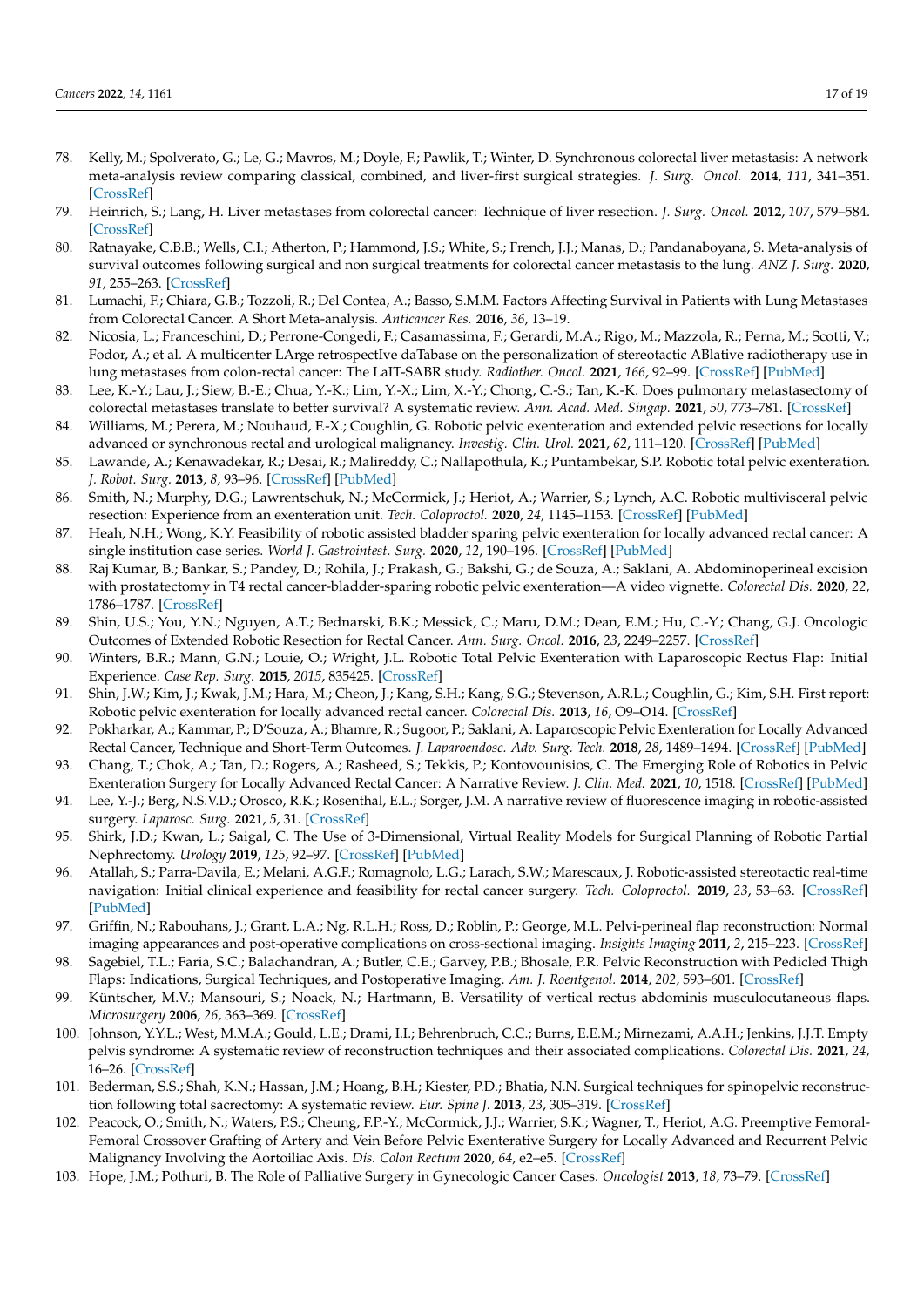- <span id="page-17-0"></span>104. Mori, M.; Elsayem, A.; Reddy, S.K.; Bruera, E.; Fadul, N.A. Unrelieved Pain and Suffering in Patients with Advanced Cancer. *Am. J. Hosp. Palliat. Med.* **2011**, *29*, 236–240. [\[CrossRef\]](http://doi.org/10.1177/1049909111415511)
- <span id="page-17-1"></span>105. Simeonsson, R.J.; Edmondson, R.; Smith, T.; Carnahan, S.; Bucy, J.E. Family involvement in multidisciplinary team evaluation: Professional and parent perspectives. *Chil Care Health Dev.* **1995**, *21*, 199–214. [\[CrossRef\]](http://doi.org/10.1111/j.1365-2214.1995.tb00750.x)
- <span id="page-17-2"></span>106. Ni, X.; Jia, D.; Chen, Y.; Wang, L.; Suo, J. Is the Enhanced Recovery After Surgery (ERAS) Program Effective and Safe in Laparoscopic Colorectal Cancer Surgery? A Meta-Analysis of Randomized Controlled Trials. *J. Gastrointest. Surg.* **2019**, *23*, 1502–1512. [\[CrossRef\]](http://doi.org/10.1007/s11605-019-04170-8)
- <span id="page-17-3"></span>107. Dhiman, A.; Fenton, E.; Whitridge, J.; Belanski, J.; Petersen, W.; Macaraeg, S.; Rangrass, G.; Shergill, A.; Micic, D.; Eng, O.S.; et al. Guide to Enhanced Recovery for Cancer Patients Undergoing Surgery: ERAS for Patients Undergoing Cytoreductive Surgery with or without HIPEC. *Ann. Surg. Oncol.* **2021**, *28*, 6955–6964. [\[CrossRef\]](http://doi.org/10.1245/s10434-021-09973-1)
- 108. Lu, P.W.; Fields, A.C.; Shabat, G.; Bleday, R.; Goldberg, J.E.; Irani, J.; Stopfkuchen-Evans, M.; Melnitchouk, N. Cytoreductive Surgery and HIPEC in an Enhanced Recovery After Surgery Program: A Feasibility Study. *J. Surg. Res.* **2019**, *247*, 59–65. [\[CrossRef\]](http://doi.org/10.1016/j.jss.2019.10.042)
- <span id="page-17-4"></span>109. Webb, C.; Day, R.; Velazco, C.S.; Pockaj, B.A.; Gray, R.J.; Stucky, C.-C.; Young-Fadok, T.; Wasif, N. Implementation of an Enhanced Recovery After Surgery (ERAS) Program is Associated with Improved Outcomes in Patients Undergoing Cytoreductive Surgery and Hyperthermic Intraperitoneal Chemotherapy. *Ann. Surg. Oncol.* **2019**, *27*, 303–312. [\[CrossRef\]](http://doi.org/10.1245/s10434-019-07900-z)
- <span id="page-17-5"></span>110. Harji, D.; Mauriac, P.; Bouyer, B.; Berard, X.; Gille, O.; Salut, C.; Rullier, E.; Celerier, B.; Robert, G.; Denost, Q. The feasibility of implementing an enhanced recovery programme in patients undergoing pelvic exenteration. *Eur. J. Surg. Oncol.* **2021**, *47*, 3194–3201. [\[CrossRef\]](http://doi.org/10.1016/j.ejso.2021.07.013)
- <span id="page-17-6"></span>111. Boland, P.A.; Kelly, M.E. Advanced colorectal cancer: Redefining the outcome paradigm; balancing cure with quality of life. *Colorectal Dis.* **2021**. [\[CrossRef\]](http://doi.org/10.1111/codi.15950)
- <span id="page-17-7"></span>112. Pelican IMPACT Program 2021. Available online: [https://www.pelicancancer.org/workshops/impact/?doing\\_wp\\_cron=164553](https://www.pelicancancer.org/workshops/impact/?doing_wp_cron=1645535752.6175010204315185546875) [5752.6175010204315185546875](https://www.pelicancancer.org/workshops/impact/?doing_wp_cron=1645535752.6175010204315185546875) (accessed on 10 October 2021).
- <span id="page-17-8"></span>113. Horvat, N.; Bates, D.D.B.; Petkovska, I. Novel imaging techniques of rectal cancer: What do radiomics and radiogenomics have to offer? A literature review. *Abdom. Radiol.* **2019**, *44*, 3764–3774. [\[CrossRef\]](http://doi.org/10.1007/s00261-019-02042-y) [\[PubMed\]](http://www.ncbi.nlm.nih.gov/pubmed/31055615)
- <span id="page-17-9"></span>114. Mayerhoefer, M.E.; Materka, A.; Langs, G.; Häggström, I.; Szczypiński, P.; Gibbs, P.; Cook, G. Introduction to Radiomics. *J. Nucl. Med.* **2020**, *61*, 488–495. [\[CrossRef\]](http://doi.org/10.2967/jnumed.118.222893) [\[PubMed\]](http://www.ncbi.nlm.nih.gov/pubmed/32060219)
- <span id="page-17-10"></span>115. Sammour, T.; Bedrikovetski, S. Radiomics for Diagnosing Lateral Pelvic Lymph Nodes in Rectal Cancer: Artificial Intelligence Enabling Precision Medicine? *Ann. Surg. Oncol.* **2020**, *27*, 4082–4083. [\[CrossRef\]](http://doi.org/10.1245/s10434-020-08978-6) [\[PubMed\]](http://www.ncbi.nlm.nih.gov/pubmed/32761428)
- <span id="page-17-11"></span>116. Delli Pizzi, A.; Chiarelli, A.M.; Chiacchiaretta, P.; d'Annibale, M.; Croce, P.; Rosa, C.; Mastrodicasa, D.; Trebeschi, S.; Lambregts, D.M.J.; Caposiena, D.; et al. MRI-based clinical-radiomics model predicts tumor response before treatment in locally advanced rectal cancer. *Sci. Rep.* **2021**, *11*, 5379. [\[CrossRef\]](http://doi.org/10.1038/s41598-021-84816-3)
- <span id="page-17-12"></span>117. Lo Gullo, R.; Daimiel, I.; Morris, E.A.; Pinker, K. Combining molecular and imaging metrics in cancer: Radiogenomics. *Insights Imaging* **2020**, *11*, 1. [\[CrossRef\]](http://doi.org/10.1186/s13244-019-0795-6)
- <span id="page-17-13"></span>118. Mondaca, S.; Yaeger, R. Colorectal cancer genomics and designing rational trials. *Ann. Transl. Med.* **2018**, *6*, 159. [\[CrossRef\]](http://doi.org/10.21037/atm.2018.03.27)
- <span id="page-17-14"></span>119. Cheasley, D.; Jorissen, R.N.; Liu, S.; Tan, C.W.; Love, C.; Palmieri, M.; Siber, O.M. Genomic approach to translational studies in colorectal cancer. *Transl. Cancer Res.* **2015**, *4*, 235–255.
- <span id="page-17-15"></span>120. Samuel, G.N.; Farsides, B. The UK's 100,000 Genomes Project: Manifesting policymakers' expectations. *New Genet. Soc.* **2017**, *36*, 336–353. [\[CrossRef\]](http://doi.org/10.1080/14636778.2017.1370671)
- <span id="page-17-16"></span>121. McDermott, F.D.; Newton, K.; Beggs, A.D.; Clark, S.K. Implications for the colorectal surgeon following the 100,000 Genomes Project. *Colorectal Dis.* **2021**, *23*, 1049–1058. [\[CrossRef\]](http://doi.org/10.1111/codi.15539)
- <span id="page-17-17"></span>122. Van Cutsem, E.; Cuyle, P.-J.; Huijberts, S.; Yaeger, R.; Schellens, J.H.M.; Elez, E.; Tabernero, J.; Fakih, M.; Montagut, C.; Peeters, M.; et al. BEACON CRC study safety lead-in (SLI) in patients with BRAFV600E metastatic colorectal cancer (mCRC): Efficacy and tumor markers. *J. Clin. Oncol.* **2018**, *36*, 627. [\[CrossRef\]](http://doi.org/10.1200/JCO.2018.36.4_suppl.627)
- <span id="page-17-18"></span>123. Bertotti, A.; Migliardi, G.; Galimi, F.; Sassi, F.; Torti, D.; Isella, C.; Corà, D.; Di Nicolantonio, F.; Buscarino, M.; Petti, C.; et al. A Molecularly Annotated Platform of Patient-Derived Xenografts ("Xenopatients") Identifies HER2 as an Effective Therapeutic Target in Cetuximab-Resistant Colorectal Cancer. *Cancer Discov.* **2011**, *1*, 508–523. [\[CrossRef\]](http://doi.org/10.1158/2159-8290.CD-11-0109) [\[PubMed\]](http://www.ncbi.nlm.nih.gov/pubmed/22586653)
- <span id="page-17-19"></span>124. Sartore-Bianchi, A.; Trusolino, L.; Martino, C.; Bencardino, K.; Lonardi, S.; Bergamo, F.; Zagonel, V.; Leone, F.; Depetris, I.; Martinelli, E.; et al. Dual-targeted therapy with trastuzumab and lapatinib in treatment-refractory, KRAS codon 12/13 wild-type, HER2-positive metastatic colorectal cancer (HERACLES): A proof-of-concept, multicentre, open-label, phase 2 trial. *Lancet Oncol.* **2016**, *17*, 738–746. [\[CrossRef\]](http://doi.org/10.1016/S1470-2045(16)00150-9)
- <span id="page-17-20"></span>125. Khaled, F.; Smith, M.J.; Moises, C.; Smith, A.J.; Yee, A.J.M. Single-Stage Anterior High Sacrectomy for Locally Recurrent Rectal Cancer. *Spine* **2014**, *39*, 443–452. [\[CrossRef\]](http://doi.org/10.1097/BRS.0000000000000154) [\[PubMed\]](http://www.ncbi.nlm.nih.gov/pubmed/24573075)
- <span id="page-17-21"></span>126. Vidal, L.; Kampleitner, C.; Brennan, M.; Hoornaert, A.; Layrolle, P. Reconstruction of Large Skeletal Defects: Current Clinical Therapeutic Strategies and Future Directions Using 3D Printing. *Front. Bioeng. Biotechnol.* **2020**, *8*, 61. [\[CrossRef\]](http://doi.org/10.3389/fbioe.2020.00061) [\[PubMed\]](http://www.ncbi.nlm.nih.gov/pubmed/32117940)
- <span id="page-17-22"></span>127. Genova, T.; Roato, I.; Carossa, M.; Motta, C.; Cavagnetto, D.; Mussano, F. Advances on Bone Substitutes through 3D Bioprinting. *Int. J. Mol. Sci.* **2020**, *21*, 7012. [\[CrossRef\]](http://doi.org/10.3390/ijms21197012)
- <span id="page-17-23"></span>128. Keriquel, V.; Guillemot, F.; Arnault, I.; Guillotin, B.; Miraux, S.; Amédée, J.; Fricain, J.-C.; Catros, S. In vivo bioprinting for computer- and robotic-assisted medical intervention: Preliminary study in mice. *Biofabrication* **2010**, *2*, 014101. [\[CrossRef\]](http://doi.org/10.1088/1758-5082/2/1/014101)